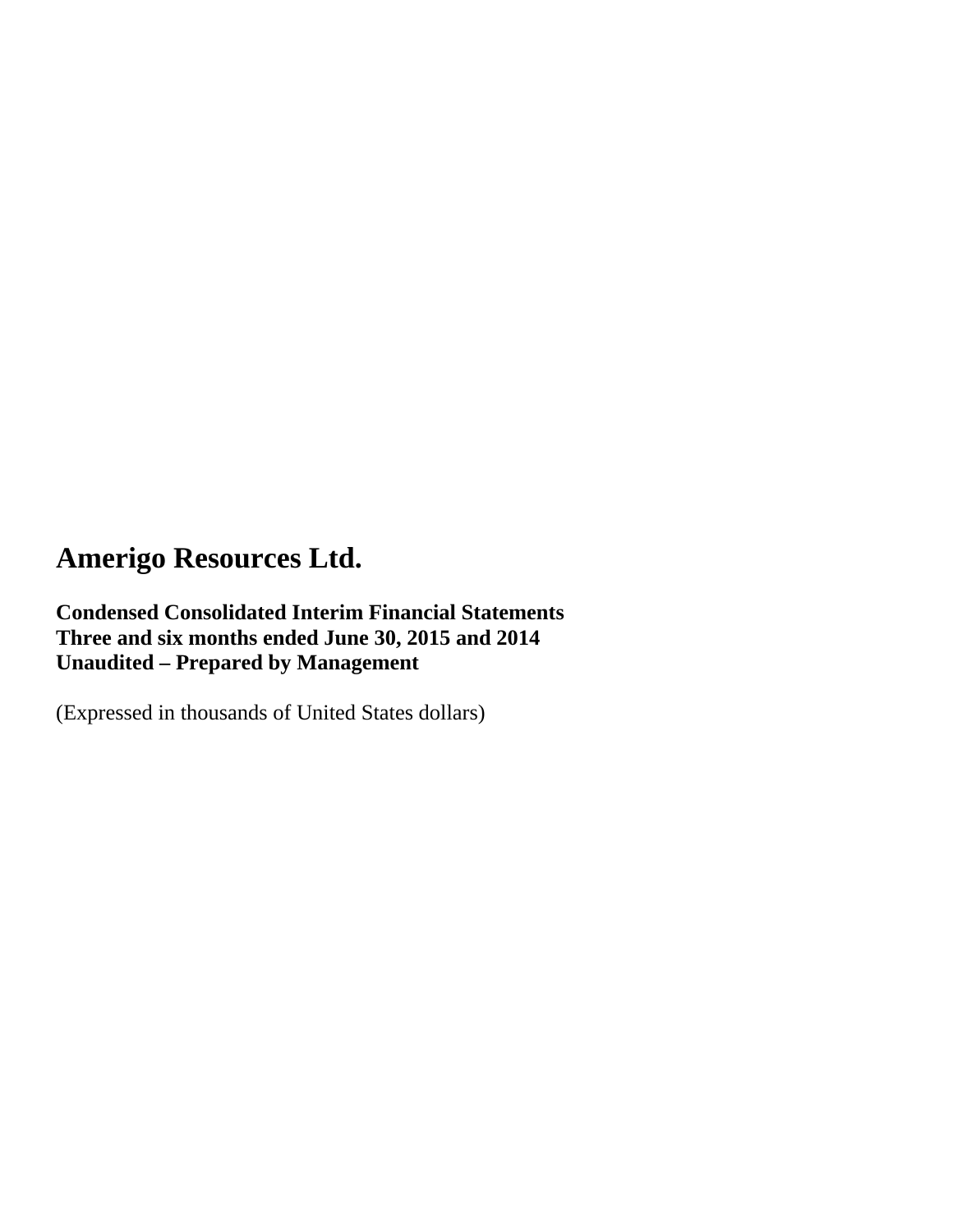Condensed Consolidated Interim Statements of Financial Position - Unaudited

## (expressed in thousands of U.S. dollars)

|                                      |                         | June 30, | December 31, |
|--------------------------------------|-------------------------|----------|--------------|
|                                      |                         | 2015     | 2014         |
|                                      | <b>Notes</b>            | \$       | \$           |
| <b>Assets</b>                        |                         |          |              |
| <b>Current assets</b>                |                         |          |              |
| Cash and cash equivalents            | 15 <sub>(c)</sub>       | 12,691   | 18,308       |
| Trade and other receivables          |                         | 16,272   | 10,917       |
| Prepaid expenses                     | 7(a), 8                 | 1,636    | 614          |
| Inventories                          | 4                       | 8,109    | 8,706        |
| Deferred income tax asset            |                         | 43       | 37           |
|                                      |                         | 38,751   | 38,582       |
| <b>Non-current assets</b>            |                         |          |              |
| Investments                          | 5                       | 1,698    | 2,011        |
| Property, plant and equipment        | 3, 6                    | 156,309  | 133,359      |
| Intangible assets                    |                         | 5,111    | 5,222        |
| Other non-current assets             |                         | 966      | 981          |
| <b>Total assets</b>                  |                         | 202,835  | 180,155      |
|                                      |                         |          |              |
| <b>Liabilities</b>                   |                         |          |              |
| <b>Current liabilities</b>           |                         |          |              |
| Trade and other payables             |                         | 12,677   | 17,882       |
| El Teniente royalties payable        | $\overline{\mathbf{c}}$ | 4,729    | 16,920       |
| Current portion of borrowings        | $\tau$                  | 7,294    |              |
| Current income tax liabilities       |                         | 317      | 112          |
| Royalties to related parties         | 3, 9                    | 909      | 863          |
|                                      |                         | 25,926   | 35,777       |
| <b>Non-current liabilities</b>       |                         |          |              |
| Severance provisions                 |                         | 1,355    | 1,341        |
| <b>Borrowings</b>                    | 7                       | 36,010   |              |
| Interest rate swap                   | $\,8\,$                 | 1,032    |              |
| Royalties to related parties         | 3, 9                    | 9,700    | 10,096       |
| Deferred income tax liability        |                         | 23,162   | 21,391       |
| Other non-current liabilities        |                         | 54       | 57           |
| <b>Total liabilities</b>             |                         | 97,239   | 68,662       |
|                                      |                         |          |              |
| <b>Equity</b>                        | 10                      |          |              |
| Share Capital                        |                         | 78,057   | 78,057       |
| Other reserves                       |                         | 7,234    | 7,088        |
| Retained earnings                    |                         | 22,674   | 28,773       |
| Accumulated other comprehensive loss |                         | (2,369)  | (2, 425)     |
| Total equity                         |                         | 105,596  | 111.493      |
| <b>Total equity and liabilities</b>  |                         | 202,835  | 180,155      |
|                                      |                         |          |              |

#### **Commitments** 17

The accompanying notes are an integral part of these interim condensed consolidated financial statements.

# **Approved by the Board of Directors**

"Robert Gayton" "George Ireland" Director Director **Director Director**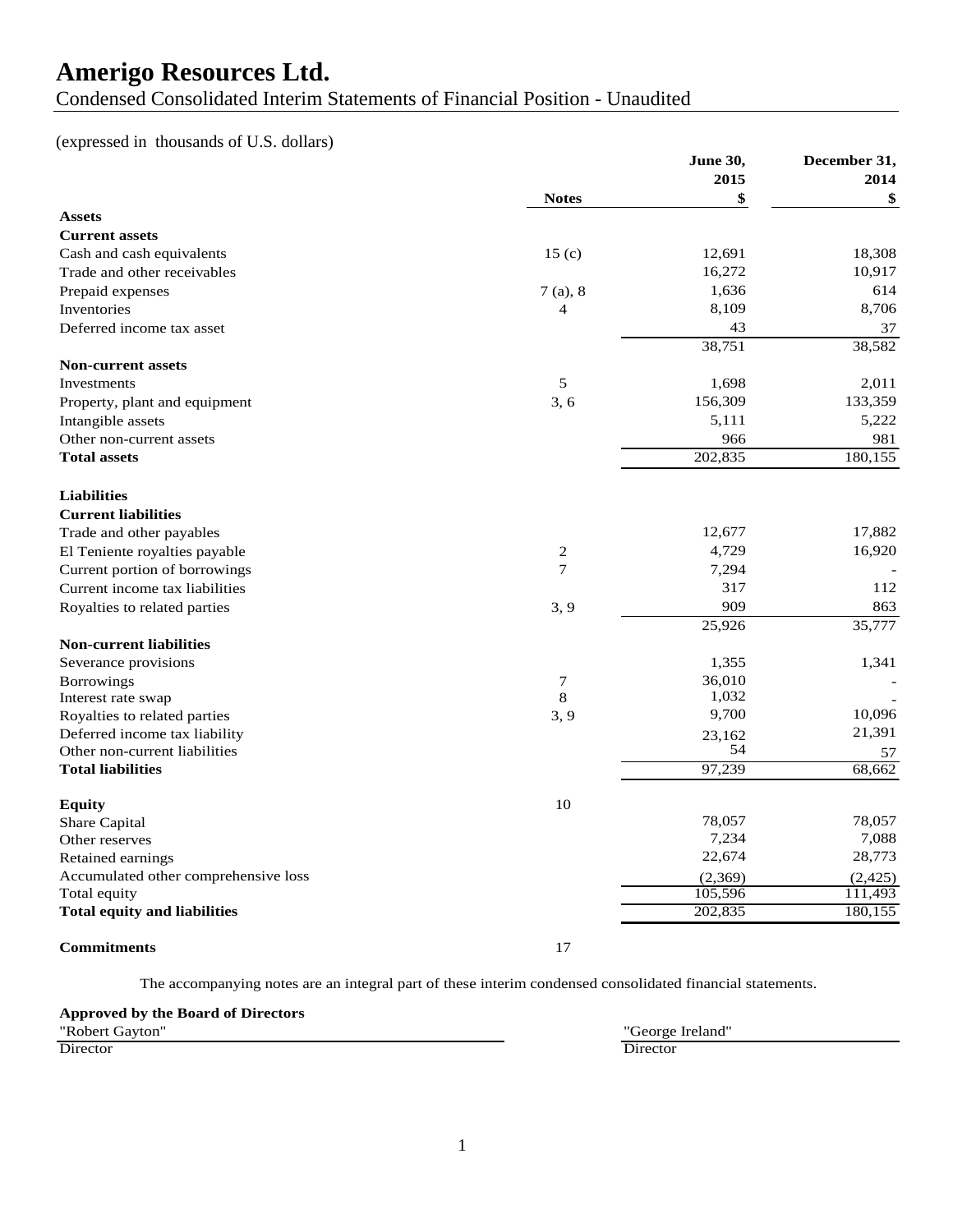Condensed Consolidated Interim Statements of Comprehensive Loss - Unaudited

## (expressed in thousands of U.S. dollars)

|                                                         |              | Three months ended June 30, |             |             | Six months ended June 30, |  |
|---------------------------------------------------------|--------------|-----------------------------|-------------|-------------|---------------------------|--|
|                                                         | <b>Notes</b> | 2015                        | 2014        | 2015        | 2014                      |  |
|                                                         |              | \$                          | \$          | \$          | \$                        |  |
| Revenue                                                 | 12           | 16,388                      | 27,325      | 34,044      | 59,695                    |  |
| Tolling and production costs                            | 13(a), 14    | (18, 136)                   | (26, 127)   | (37,106)    | (57, 833)                 |  |
| Gross (loss) profit                                     |              | (1,748)                     | 1,198       | (3,062)     | 1,862                     |  |
| Other gains (expenses)                                  |              |                             |             |             |                           |  |
| Loss from change in estimates                           | 14           |                             | (8,066)     |             | (8,066)                   |  |
| General and administration                              | 13(b)        | 608                         | (1,320)     | (1, 544)    | (2,322)                   |  |
| Other (expenses) gains                                  | 13(c)        | (442)                       | 365         | (907)       | 642                       |  |
|                                                         |              | 166                         | (9,021)     | (2, 451)    | (9,746)                   |  |
| <b>Operating loss</b>                                   |              | (1,582)                     | (7, 823)    | (5,513)     | (7,884)                   |  |
| Finance expense                                         | 13(d)        | (275)                       | (95)        | (705)       | (244)                     |  |
|                                                         |              | (275)                       | (95)        | (705)       | (244)                     |  |
| Loss before tax                                         |              | (1, 857)                    | (7,918)     | (6,218)     | (8, 128)                  |  |
| Income tax (expense) recovery                           | 14           | (179)                       | (372)       | 119         | (551)                     |  |
| Net loss                                                |              | (2,036)                     | (8,290)     | (6,099)     | (8,679)                   |  |
| Other comprehensive (loss) income, net of tax           |              |                             |             |             |                           |  |
| Items that may be reclassified subsequently to net loss |              |                             |             |             |                           |  |
| Cumulative translation adjustment                       |              | (170)                       | 127         | 296         | (52)                      |  |
| Unrealized gains (losses) on investments                | 5            | 150                         | (211)       | (227)       | (43)                      |  |
| Severance provision                                     |              |                             | 409         | (13)        | 298                       |  |
| Other comprehensive (loss) gain, net of tax             |              | (20)                        | 325         | 56          | 203                       |  |
| <b>Comprehensive loss</b>                               |              | (2,056)                     | (7,965)     | (6,043)     | (8, 476)                  |  |
| Weighted average number of shares outstanding, basic    |              | 173,610,629                 | 173,185,536 | 173,610,629 | 172,810,869               |  |
| Weighted average number of shares outstanding, diluted  |              | 173,610,629                 | 173,185,536 | 173,610,629 | 172,810,869               |  |
| Loss per share                                          |              |                             |             |             |                           |  |
| <b>Basic</b>                                            |              | (0.01)                      | (0.05)      | (0.04)      | (0.05)                    |  |
| Diluted                                                 |              | (0.01)                      | (0.05)      | (0.04)      | (0.05)                    |  |

The accompanying notes are an integral part of these interim condensed consolidated financial statements.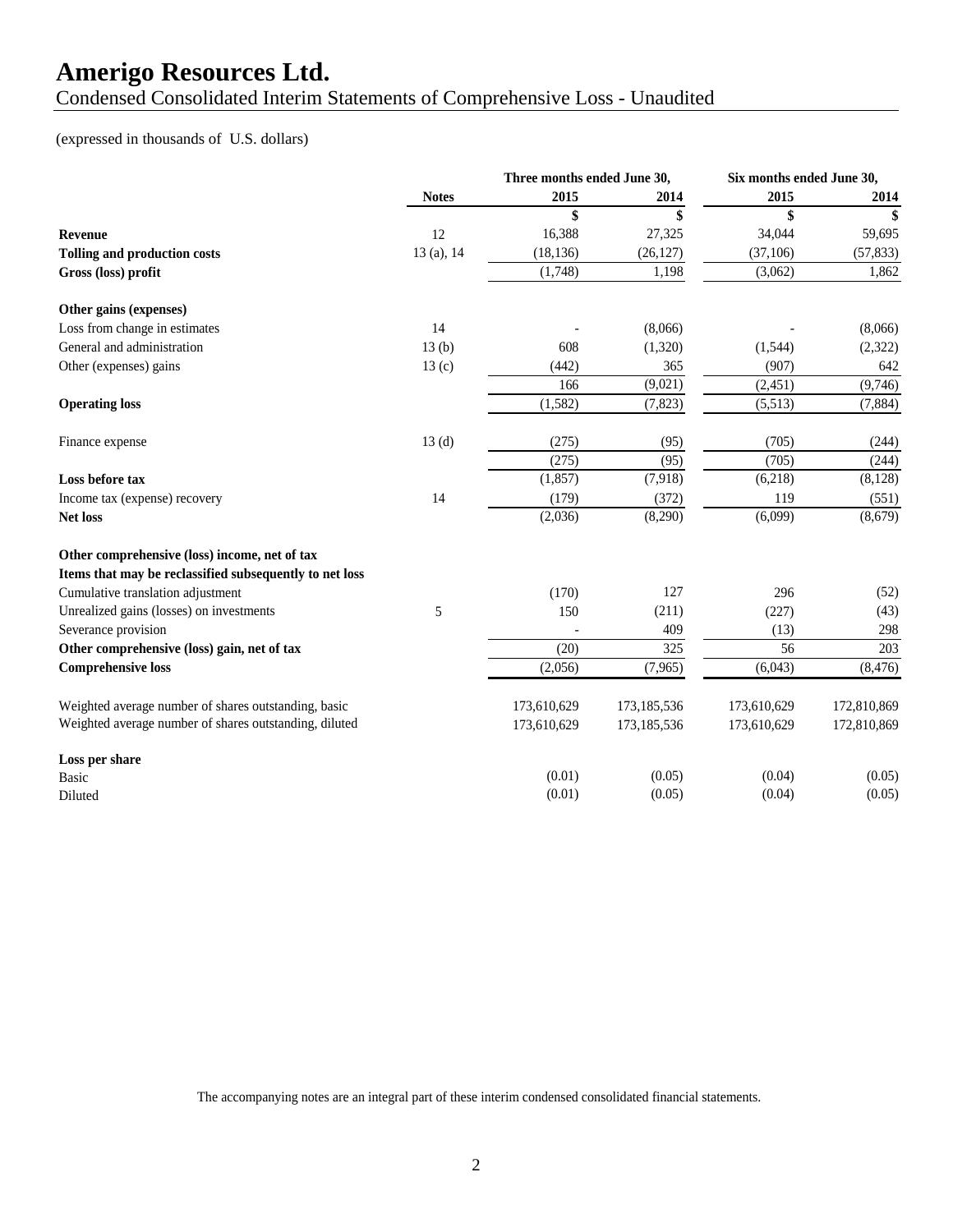Condensed Consolidated Interim Statements of Cash Flows - Unaudited

#### (expressed in thousands of U.S. dollars)

|                                                       |           | Three months ended June 30, |           | Six months ended June 30, |
|-------------------------------------------------------|-----------|-----------------------------|-----------|---------------------------|
|                                                       | 2015      | 2014                        | 2015      | 2014                      |
|                                                       | \$        | \$                          | \$        | \$                        |
| <b>Cash flows from operating activities</b>           |           |                             |           |                           |
| Net loss                                              | (2,036)   | (8,290)                     | (6,099)   | (8,679)                   |
| Adjustment for items not affecting cash:              |           |                             |           |                           |
| Depreciation and amortization                         | 1,678     | 2,669                       | 3,359     | 7,407                     |
| Changes in fair value of royalties to related parties | (1, 431)  | 173                         | (335)     | 67                        |
| Loss from change in estimates                         |           | 5,629                       |           | 5,629                     |
| Impairment charges                                    | (146)     |                             | 703       |                           |
| Accretion                                             |           | 31                          |           | 125                       |
| Unrealized foreign exchange expense (gain)            | 17        | (199)                       | 941       | 74                        |
| Deferred income tax expense                           | 1,119     | 834                         | 1,763     | 718                       |
| Share-based payments                                  | 93        | 387                         | 146       | 387                       |
| Interest rate swap                                    | 77        |                             | 77        |                           |
| Other                                                 | 10        | 239                         | 12        | 248                       |
|                                                       | (619)     | 1,473                       | 567       | 5,976                     |
| Changes in non-cash working capital                   |           |                             |           |                           |
| Trade, other receivables and advances                 | (1,658)   | 3,615                       | (5,073)   | 1,973                     |
| Inventories                                           | 745       | (52)                        | (64)      | 889                       |
| Trade and other payables                              | (3,246)   | (2,407)                     | (4,715)   | (4,104)                   |
| El Teniente royalty payables                          | 419       | (1,020)                     | (12, 191) | (4,827)                   |
| Net cash from operating activities                    | (4, 359)  | 1,609                       | (21, 476) | (93)                      |
| <b>Cash flows from investing activities</b>           |           |                             |           |                           |
| Purchase of plant and equipment                       | (17, 186) | (2,723)                     | (25,899)  | (6,125)                   |
| Capitalized interest on borrowings                    | (469)     |                             | (469)     |                           |
| Proceeds from the sale of plant and equipment         |           | 106                         |           | 106                       |
| Net cash from investing activities                    | (17, 655) | (2,617)                     | (26, 368) | (6,019)                   |
| <b>Cash flows from financing activities</b>           |           |                             |           |                           |
| Proceeds from borrowings, net of transaction costs    | 20,760    |                             | 42,873    |                           |
| Exercise of share purchase options                    |           | 157                         |           | 255                       |
| Net cash from financing activities                    | 20,760    | 157                         | 42,873    | 255                       |
| Net decrease in cash and cash equivalents             | (1,254)   | (851)                       | (4,971)   | (5,857)                   |
| Effect of exchange rate changes on cash               | (232)     | (26)                        | (646)     | (26)                      |
| Cash and cash equivalents - Beginning of period       | 14,177    | 8,142                       | 18,308    | 13,148                    |
| Cash and cash equivalents - End of period             | 12,691    | 7,265                       | 12,691    | 7,265                     |

**Supplementary cash flow information (Note 15)**

The accompanying notes are an integral part of these interim condensed consolidated financial statements.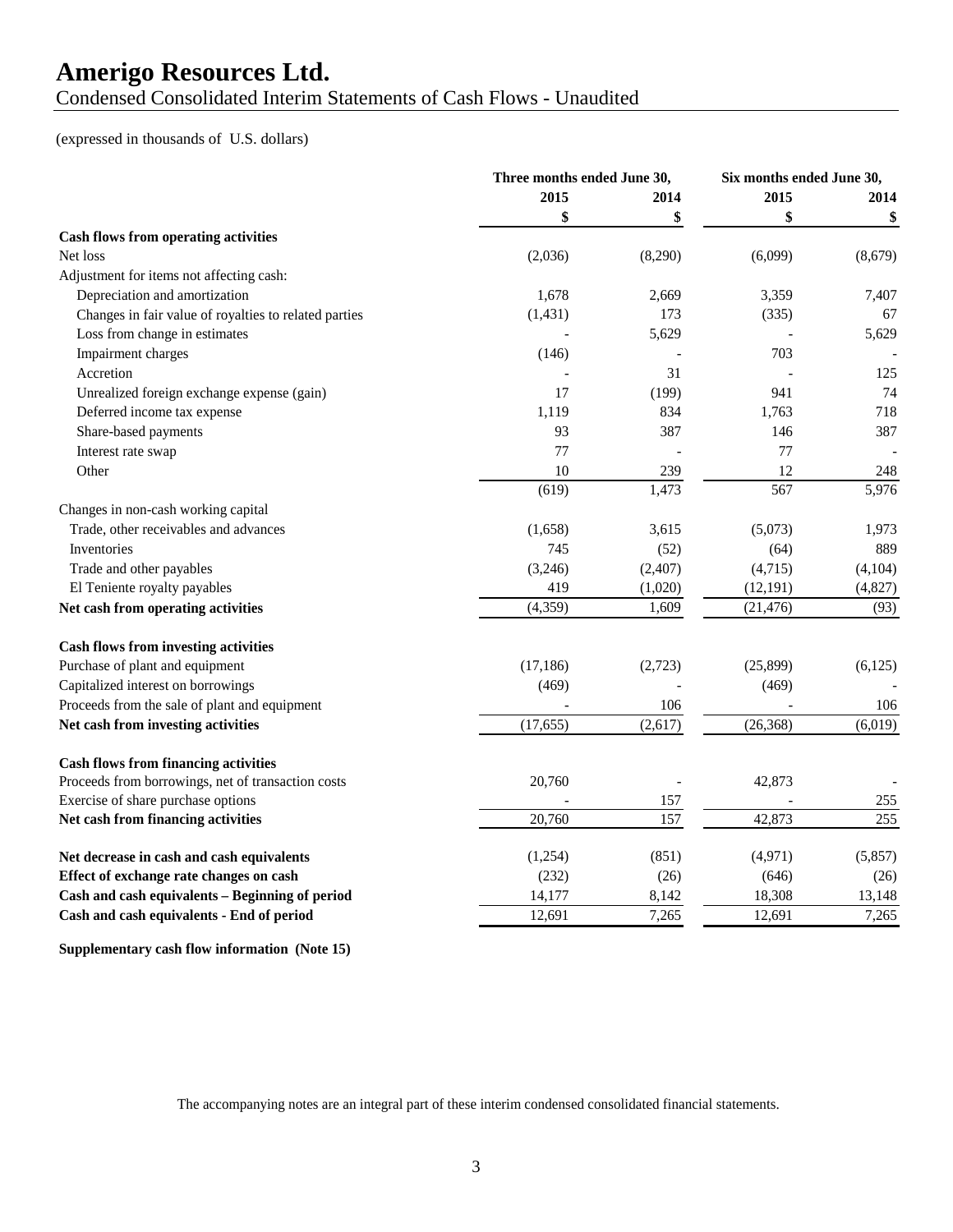Condensed Consolidated Interim Statements of Changes in Equity - Unaudited

## (expressed in thousands of U.S. dollars)

|                                       | Share capital       |               |                   |                                |                             |                     |
|---------------------------------------|---------------------|---------------|-------------------|--------------------------------|-----------------------------|---------------------|
|                                       |                     | <b>Amount</b> | Other<br>reserves | <b>Accumulated</b><br>other    | <b>Retained</b><br>earnings | <b>Total equity</b> |
|                                       | Number of<br>shares |               |                   | comprehensive<br>(loss) income |                             |                     |
|                                       |                     | \$            | \$                | \$                             | \$                          | \$                  |
| Balance January 1, 2014               | 172,290,344         | 77,514        | 6,577             | (1,827)                        | 39,475                      | 121,739             |
| Share-based payments                  |                     |               | 387               |                                |                             | 387                 |
| Exercise of share purchase options    | 900,000             | 341           | (86)              |                                |                             | 255                 |
| Compensation settled with shares      | 462,500             | 202           |                   |                                |                             | 202                 |
| Cumulative translation adjustment     |                     |               |                   | (52)                           |                             | (52)                |
| Unrealized losses on investments      |                     |               |                   | (43)                           |                             | (43)                |
| Severance provision                   |                     |               |                   | 298                            |                             | 298                 |
| Net loss                              |                     |               |                   |                                | (8,679)                     | (8,679)             |
| Balance June 30, 2014                 | 173,652,844         | 78,057        | 6,878             | (1,624)                        | 30,796                      | 114,107             |
| Share-based payments                  |                     |               | 210               |                                |                             | 210                 |
| Exercise of share purchase options    |                     |               |                   |                                |                             |                     |
| Cancellation of shares held in escrow | (42, 215)           |               |                   |                                |                             |                     |
| Cumulative translation adjustment     |                     |               |                   | 451                            |                             | 451                 |
| Unrealized losses on investments      |                     |               |                   | (874)                          |                             | (874)               |
| Severance provision                   |                     |               |                   | (378)                          |                             | (378)               |
| Net loss                              |                     |               |                   |                                | (2,023)                     | (2,023)             |
| Balance December 31, 2014             | 173,610,629         | 78,057        | 7,088             | (2, 425)                       | 28,773                      | 111,493             |
| Balance January 1, 2015               | 173,610,629         | 78,057        | 7,088             | (2, 425)                       | 28,773                      | 111,493             |
| Share-based payments                  |                     |               | 146               |                                |                             | 146                 |
| Cumulative translation adjustment     |                     |               |                   | 296                            |                             | 296                 |
| Unrealized losses on investments      |                     |               |                   | (227)                          |                             | (227)               |
| Severance provision                   |                     |               |                   | (13)                           |                             | (13)                |
| Net loss                              |                     |               |                   |                                | (6,099)                     | (6,099)             |
| Balance June 30, 2015                 | 173,610,629         | 78,057        | 7,234             | (2,369)                        | 22,674                      | 105,596             |

The accompanying notes are an integral part of these interim condensed consolidated financial statements.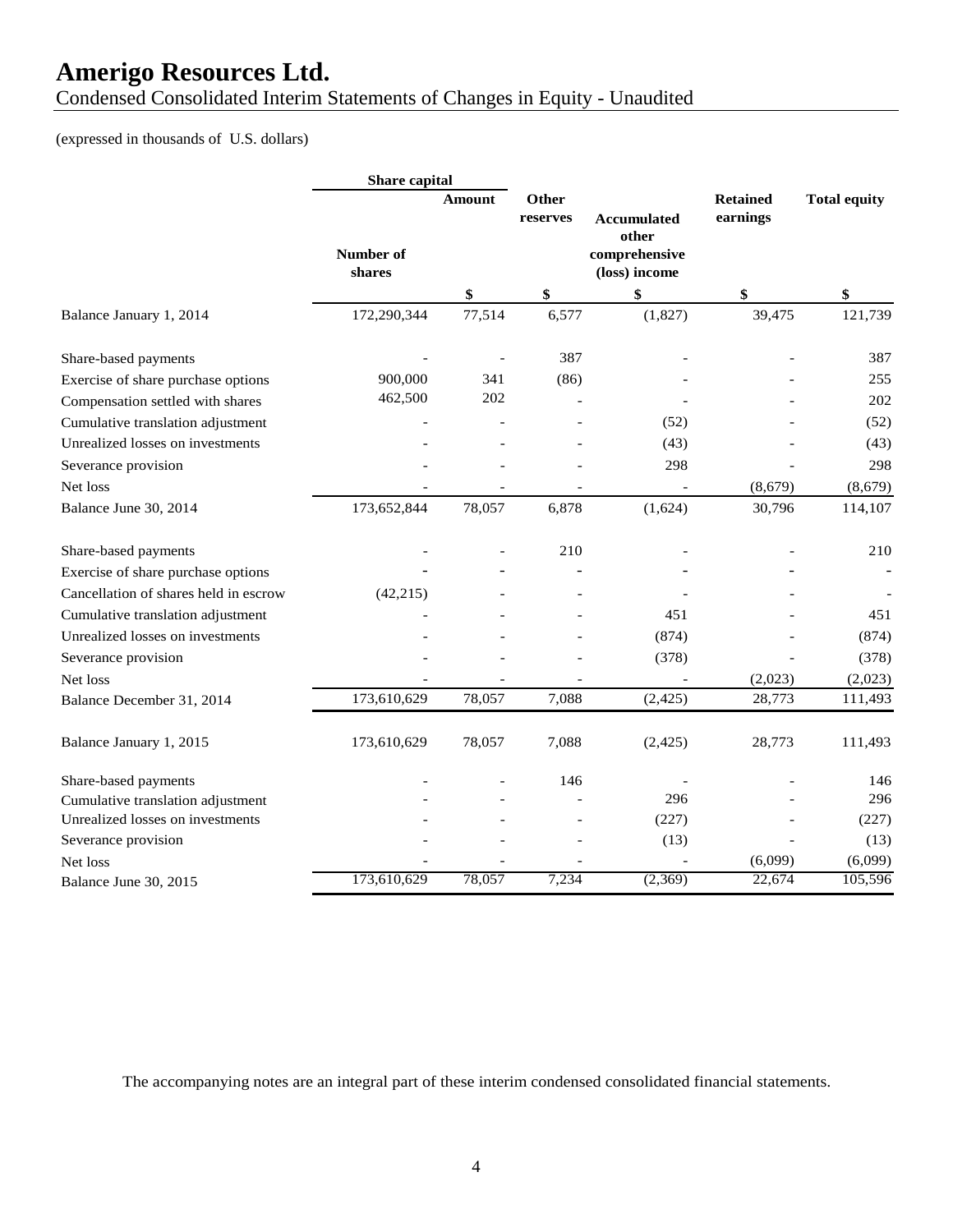Notes to the Condensed Consolidated Interim Financial Statements - Unaudited June 30, 2015

(tabular information expressed in thousands of U.S. dollars)

### **1) REPORTING ENTITY AND BASIS OF PRESENTATION**

a) Reporting entity

Amerigo Resources Ltd. ("Amerigo" or the "Company") is a company domiciled in Canada and its shares are listed for trading on the Toronto Stock Exchange ("TSX") and the OTCQX stock exchange in the United States. These condensed consolidated financial statements ("interim financial statements") of the Company as at and for the three and six months ended June 30, 2015 ("Q2-2015") include the accounts of the Company and its subsidiaries (collectively the "Group").

The Group is principally engaged in the production of copper and molybdenum concentrates through its operating subsidiary Minera Valle Central S.A. ("MVC"), pursuant to a long-term contractual relationship with the El Teniente Division ("DET") of Corporación Nacional del Cobre de Chile ("Codelco") (Note 2).

b) Statement of compliance

These interim financial statements have been prepared in accordance with International Financial Reporting Standards ("IFRS") as issued by the International Accounting Standards Board ("IASB") applicable to the preparation of interim financial statements, including IAS 34, Interim Financial Reporting. These interim financial statements do not include all the information required for a complete set of IFRS statements. However, selected notes are included to explain events and transactions that are significant to an understanding of the changes in the Company's financial position and performance since the last annual consolidated financial statements as at and for the year ended December 31, 2014.

 These interim financial statements were authorised for issue by the board of directors of the Company on August 10, 2015.

c) Significant accounting policies

These interim financial statements follow the same accounting policies and methods of application as the Company's most recent annual financial statements. Accordingly, the interim financial statements should be read in conjunction with the Company's most recent annual financial statements.

#### **2) AGREEMENTS WITH CODELCO'S EL TENIENTE DIVISION**

In 1991, MVC entered into a contract with DET to process the fresh tailings from El Teniente, the world's largest underground copper mine, for a term that through several contract modifications was extended to 2021 (collectively, the "Fresh Tailings Contract"). In 2009, MVC and DET entered into an agreement to process the tailings from Colihues, one of El Teniente's historical tailings deposits (the "Colihues Contract").

On April 8, 2014 MVC and DET entered into a contract (the "Master Agreement") for the purchase by MVC of the rights to process tailings from an additional historical tailings deposit, Cauquenes, for a term to the earlier of its depletion or 2033, and extending the Fresh Tailings Contract from 2021 to 2037 and the Colihues Contract to the earlier of its depletion or 2037.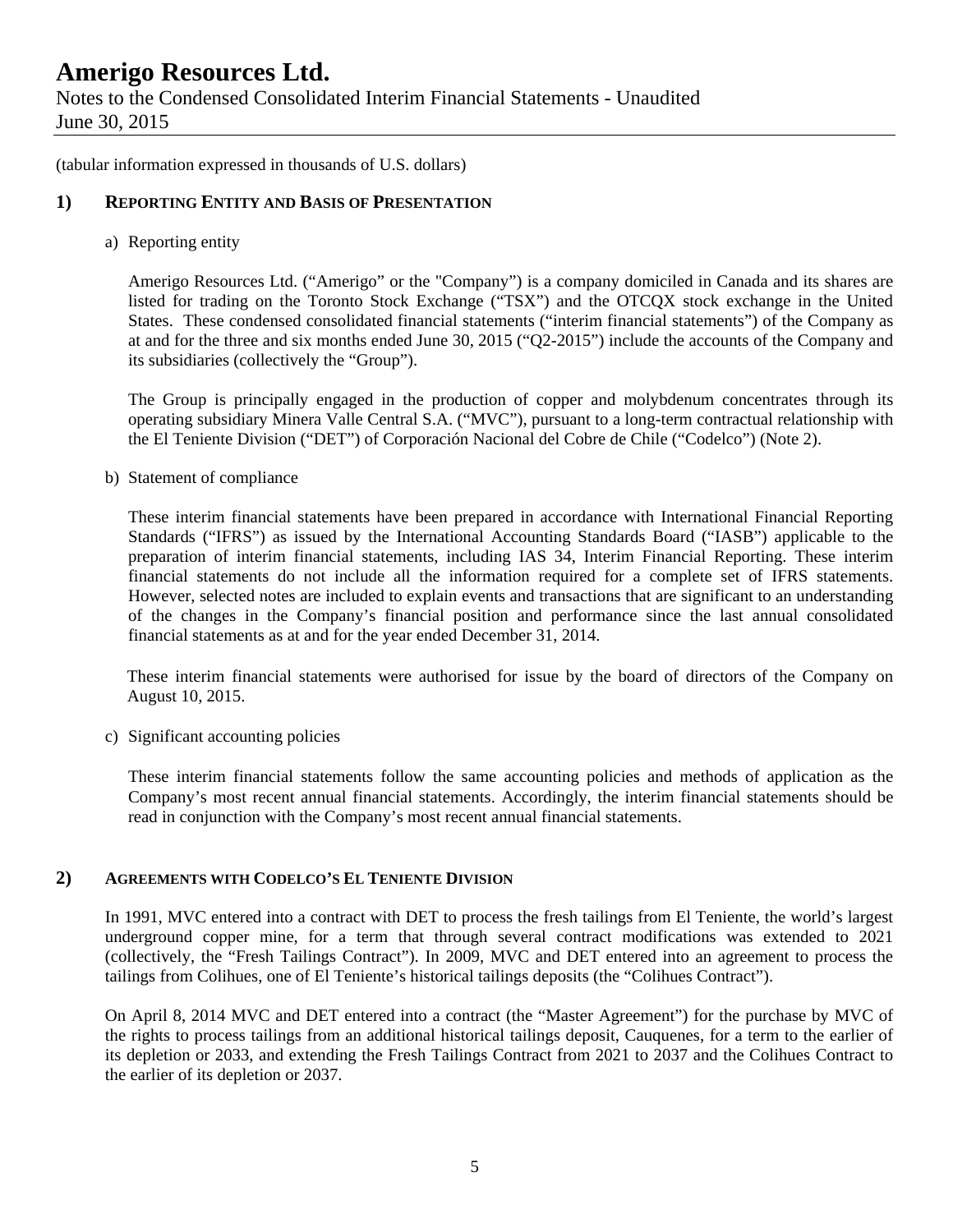# **Amerigo Resources Ltd.**  Notes to the Condensed Consolidated Interim Financial Statements - Unaudited June 30, 2015

(tabular information expressed in thousands of U.S. dollars)

Royalties are payable to DET in respect of copper concentrates produced by MVC and are calculated using the London Metal Exchange ("LME") price for copper for the month of delivery of the tailings. Adjustments to the DET royalties are recorded on a monthly basis for changes in copper concentrate deliveries during the settlement period.

Royalties under the Fresh Tailings Contract are determined through a sliding scale formula tied to copper prices. Until August 1, 2015, no royalties were payable on copper produced from fresh tailings when the copper price was below \$0.80/lb, and the royalty increased to a maximum of 13.5% at copper prices of \$1.30/lb or higher. These terms were amended in the Master Agreement, as described below.

Under the Colihues Contract, MVC is required to pay a sliding scale royalty which is 3% for a copper price below \$0.80/lb and increases to approximately 30% at a copper price of \$4.27/lb. The parties are also required to review and potentially adjust costs and royalty structures for copper production from Colihues tailings where the copper price remains below \$1.95/lb or over \$4.27/lb for three consecutive months. These terms were not amended by the Master Agreement.

Until August 1, 2015, MVC paid a royalty of 10% of MVC's net revenue received from the sale of molybdenum concentrates produced from fresh tailings and 11.9% on net molybdenum revenue from Colihues tailings. These terms were also amended by the Master Agreement.

Additional terms of the Master Agreement include the following:

- Changes in the royalty payable for copper produced from fresh tailings, including a change in the royalty calculation to a sliding scale for a range of copper prices from \$1.95/lb (13.5% royalty) to \$4.80/lb (28.4% royalty), elimination of exchange rate provisions that increased royalty costs, and an increase in the threshold below which no royalty is payable from \$0.80/lb to \$1.95/lb, the same minimum level as that for the Cauquenes royalty. The change in fresh tailings royalty became effective on August 1, 2015;
- A sliding scale royalty for copper produced from Cauquenes tailings for copper prices ranging from \$1.95/lb (16% royalty) to \$5.50/lb (39% royalty);
- A sliding scale global molybdenum royalty for molybdenum prices between \$7.31/lb (9% royalty) and \$40/lb (19.7% royalty), effective August 1, 2015;
- Provisions requiring the parties to meet and review cost and royalty structures for copper production from fresh and Cauquenes tailings and for all molybdenum production in the event monthly average prices fall below the respective royalty ranges during 2 consecutive months, and projections indicate the permanence of such prices over time (less than \$1.95/lb for copper or \$7.31/lb for molybdenum, or for copper prices greater than \$4.80/lb for fresh tailings and \$5.50/lb for Cauquenes tailings, and for molybdenum prices greater than \$40/lb);
- The review of all royalty structures is to be carried out in a manner that gives priority to the viability of the Master Agreement and maintains the equilibrium of the benefits between the Parties; and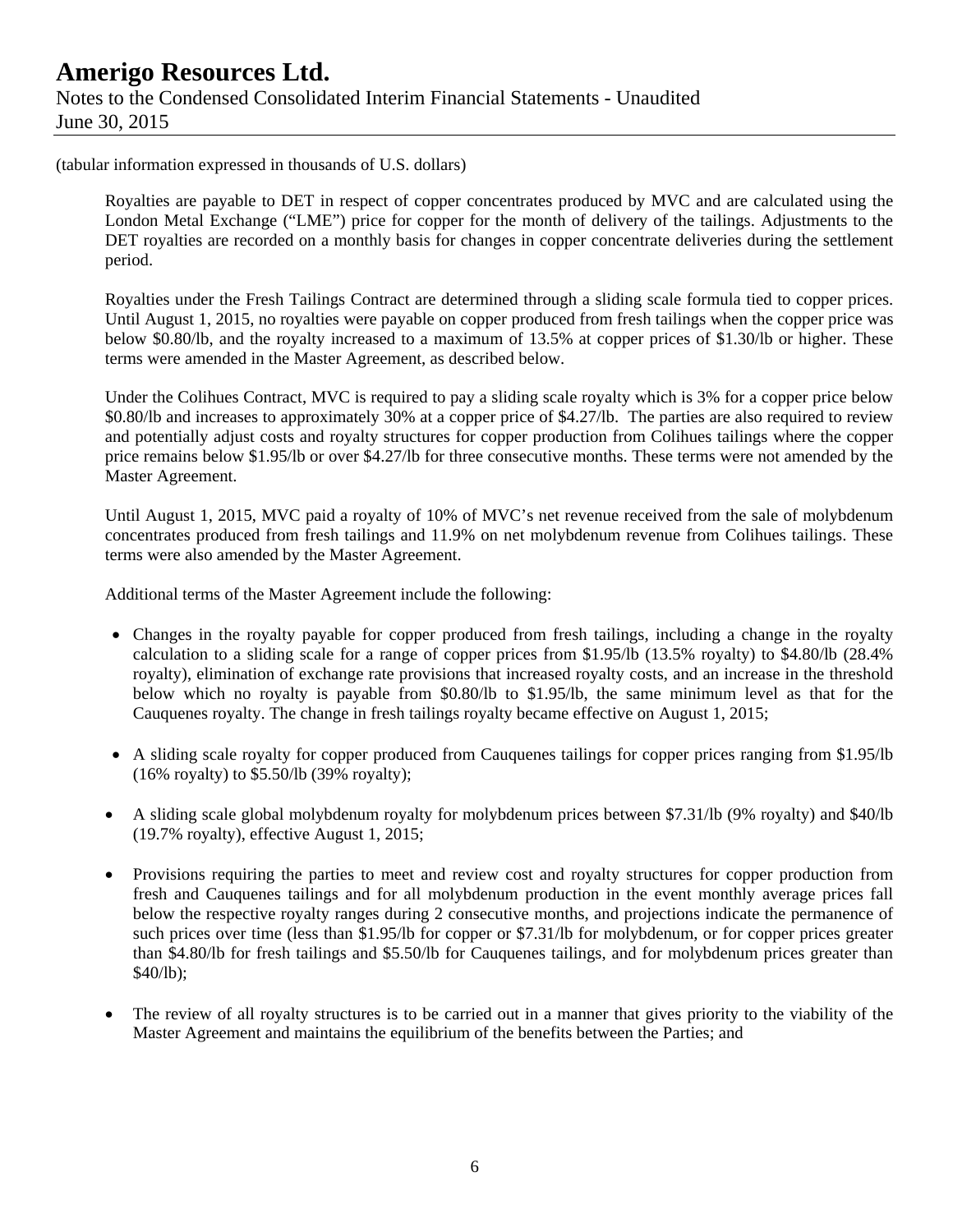(tabular information expressed in thousands of U.S. dollars)

 Three early exit options exercisable by DET within 2021 and every three years thereafter only in the event of changes unforeseen as of the date of the Master Agreement. The Company has currently judged the probabilities of DET exercising any of these early exit options as remote.

On August 29, 2014, DET and MVC entered into a first modification to the Master Agreement, which provided for the deferral of up to \$9.1 million in royalty payments in 2014 in order for MVC to expedite certain works associated with the Cauquenes expansion. The deferred amounts were subject to interest at a rate of 0.6% per month. A total of \$8.1 million was deferred during 2014, and all deferred amounts and applicable interest owing to DET were paid in full in the quarter ended March 31, 2015.

On February 3, 2015, MVC and DET entered into a second modification to the Master Agreement which provides for the following:

- i) The delivery to DET of all copper concentrates produced by MVC during the period from January 1, 2015 to December 31, 2022 pursuant to a "maquila" or tolling arrangement, subject to terms and conditions similar to those contained in the concentrate sales agreement MVC had to December 31, 2014 with Chile's Empresa Nacional de Minería ("Enami").
- ii) A copper price support agreement provided by DET to assist MVC with the Cauquenes expansion in an amount of up to \$17.0 million (the "DET Facility"). MVC will draw down \$1.0 million from the DET Facility for each month during the years 2015 and 2016 in which the average final settlement copper price to MVC is less than \$2.80/lb, up to the \$17.0 million maximum. The DET Facility bears interest at a rate of 0.6% per month and is subordinate to MVC's bank financing. As at June 30, 2015, MVC had drawn down \$1.0 million from the DET Facility (Note 7). The DET Facility will be repaid starting in January 2017 and up to December 31, 2019 at a rate of \$1.0 million per month, provided this repayment rate does not preclude MVC from making the semi-annual capital debt repayments described in Note 7(a). MVC may repay the DET Facility in advance and without penalty, provided its bank debt holders pre-approve the advance payments.

Until December 31, 2014 DET royalties were recorded as components of tolling and production costs. In accordance with the terms of the second modification to the Master Agreement, effective January 1, 2015, MVC's revenue for the delivery of copper concentrates to DET is recognized as a tolling fee and is reported as a component of revenue, net of royalties to DET and transportation costs (Note 12).

As at June 30, 2015, royalties payable to DET, were \$4.7 million (December 31, 2014: \$16.9 million), representing approximately four months of royalties (2014: eight months of royalties).

### **3) CRITICAL ACCOUNTING ESTIMATES AND JUDGEMENTS**

Estimates and judgements are continually evaluated and are based on historical experience and other factors, including expectations of future events that are believed to be reasonable under the circumstances.

In preparing these consolidated financial statements, the Company makes judgements, estimates and assumptions concerning the future which may vary from actual results. Judgements, estimates and assumptions that could have a significant risk of causing a material adjustment to the carrying amounts of assets and liabilities within the next financial year are addressed below.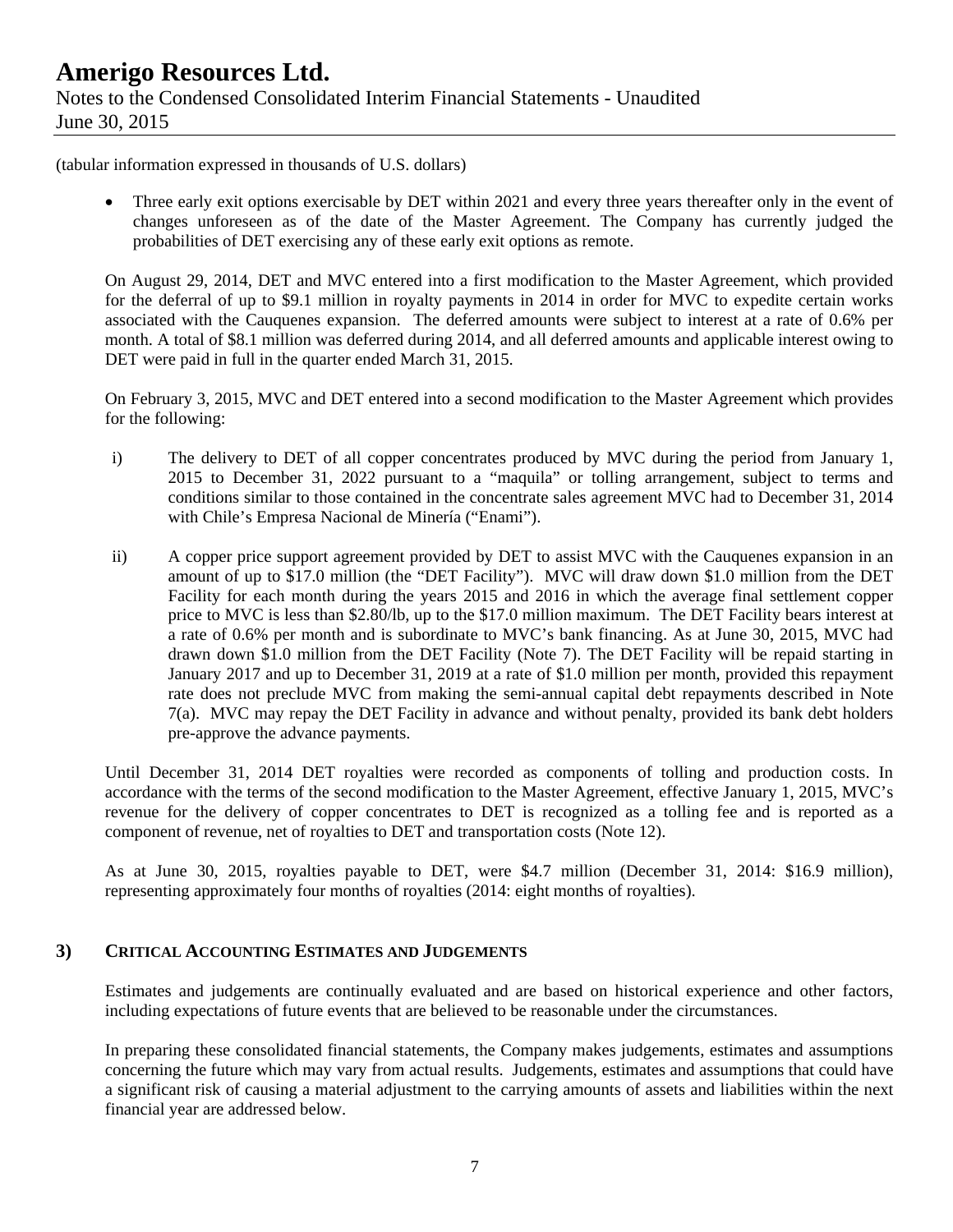# **Amerigo Resources Ltd.**  Notes to the Condensed Consolidated Interim Financial Statements - Unaudited June 30, 2015

(tabular information expressed in thousands of U.S. dollars)

The significant estimates and judgements made by management in applying the Company's accounting policies and the key sources of estimation uncertainty were substantially the same as those that applied to the consolidated financial statements as at and for the year ended December 31, 2014, with the exception of the interest rate swap described in Note 8.

a) Useful Life of Assets

MVC estimates the economic life of most of property, plant and equipment based on their useful life, not to exceed the term of MVC's contractual relationship with DET (December 31, 2037).

b) Royalty Derivative to Related Parties

The Group has an obligation to pay royalties to certain related parties, based on a fixed payment for each pound of copper equivalent produced from El Teniente tailings by MVC (Note 9). The royalty is a derivative financial instrument measured at fair value, and the Company is required under IFRS to reassess its estimate for the royalty derivative at each reporting date based on revised production estimates.

c) Impairment of Property, Plant and Equipment

In accordance with the Company's accounting policy, each asset or cash generating unit is evaluated at each reporting date to determine whether there are any indications of impairment. If any such indication exists, a formal estimate of recoverable amount is performed and an impairment loss is recognized to the extent that the carrying amount exceeds the recoverable amount. The recoverable amount of an asset or cash generating group of assets is measured at the higher of fair value less costs to sell and value in use.

The determination of fair value less cost to sell and value in use requires management to make estimates and assumptions about expected production and sales volumes, metals prices, mine plan estimates, operating costs, mine closure and restoration costs, future capital expenditures and appropriate discount rates for future cash flows. The estimates and assumptions are subject to risk and uncertainty, and as such there is the possibility that changes in circumstances may alter these projections and impact the recoverable amount of the assets. In such circumstances, some or all of the carrying value of the assets may be further impaired or the impairment charge reduced, with the impact recorded in the statement of income.

As at June 30, 2015, management of the Company determined that the continued depressed market price for the Company's shares, resulting in market capitalization for the Company below its net asset value, constituted an impairment indicator, and completed an impairment assessment for MVC that included a determination of fair value less costs to sell.

Key assumptions incorporated in the impairment model included the following:

- Copper prices (\$/lb): 2015: \$2.78; 2016: \$2.71; 2017: \$2.60; 2018: \$2.75; 2019: \$2.90; 2020: \$3.25; 2021 to 2037: \$3.50
- Power costs (excluding benefit from self-generation): From 2015 to 2024 costs are per contractual estimates (2015: \$0.10186/kWh, 2016: \$0.10407/kWh, 2017: \$0.10916/kWh, 2018: \$0.12554/kWh; 2019: \$0.12138/kWh; 2020: \$0.11965/kWh; 2021: \$0.11999/kWh: 2022: 0.12059/kWh; 2023: \$0.12142/kWh; 2024 \$0.12209/kWh). From 2025 to 2037: estimated at \$0.1300/kWh
- Operating costs based on historical costs incurred and estimated forecasts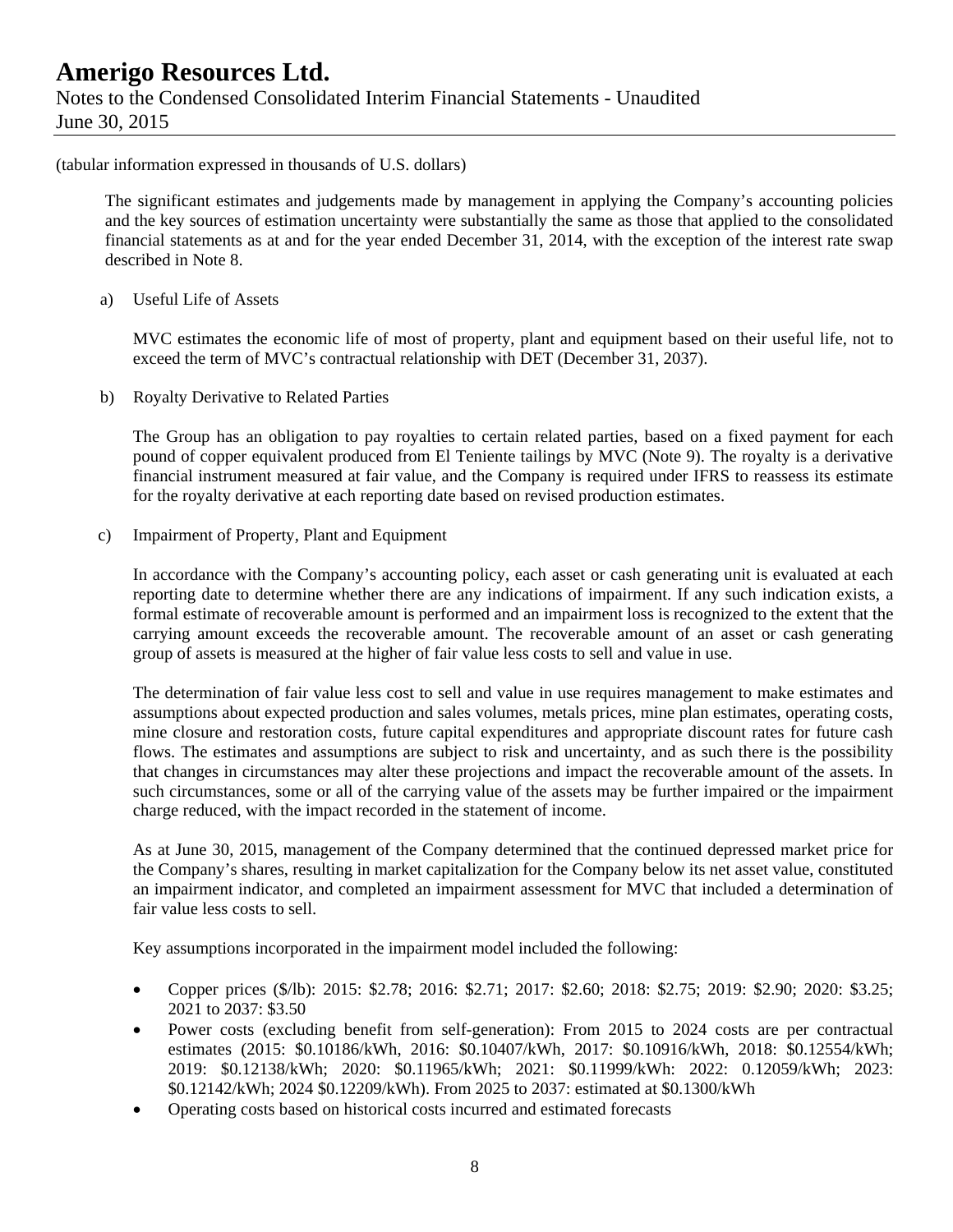(tabular information expressed in thousands of U.S. dollars)

- Production volume and recoveries as indicated in MVC's mining plan from 2015 to 2037, including processing of fresh tailings and old tailings from the Colihues and Cauquenes deposits
- Discount rate: 9% after tax

Management's impairment evaluation did not result in the identification of an impairment loss as of June 30, 2015. Although management believes the estimates applied in this impairment assessment are reasonable, such estimates are subject to significant uncertainties and judgements. Sensitivities to changes in estimated metal prices, operating costs, particularly estimated power costs beyond MVC's current power contracts, operating results from the Cauquenes deposit that differ from current projections, and increases to estimated expansion capital costs might trigger an impairment that could be material.

d) Power Cost Assumptions

Certain components of MVC's power costs require complex calculations involving data from the Chilean National Energy Commission, the central power grid operating network and MVC's power supplier. MVC relies on the advice of external power consultants to estimate these costs, in particular in the case of newly introduced charges without historical precedent. Final costs may vary from estimated costs and any such variances are included in earnings in the period in which final costs are determined.

e) Interest rate swap

MVC has entered into an interest rate swap (Note 8) to fix the interest rate on 75% of the facility undertaken to finance the Cauquenes expansion. Estimates are made by management to determine the fair value of the interest rate swap at inception and at each reporting date.

#### **4) INVENTORIES**

|                                              | <b>June 30,</b><br>2015 | December 31,<br>2014<br>\$ |
|----------------------------------------------|-------------------------|----------------------------|
| Plant supplies and consumables               | 5,819                   | 5,395                      |
| Work in progress and concentrate inventories | 2,290                   | 3,311                      |
|                                              | 8,109                   | 8,706                      |

At June 30, 2015, work in progress and concentrate inventories were valued at cost. During the six months ended June 30, 2015, the Group recorded a charge of \$413,000 in tolling and production costs as a result of net realizable value ("NRV") adjustments in the months in which NRV was lower than cost, and a charge of \$204,000 to tolling and production costs from writing-down the molybdenum in-circuit inventory determined not to be saleable, following MVC's decision to suspend the production of molybdenum concentrates in response to prevailing low market prices.

At December 31, 2014 inventories were valued at cost. During the year ended December 31, 2014, the Group recorded a charge of \$319,000 in tolling and production costs as a result of an impairment of specific plant supplies and consumables.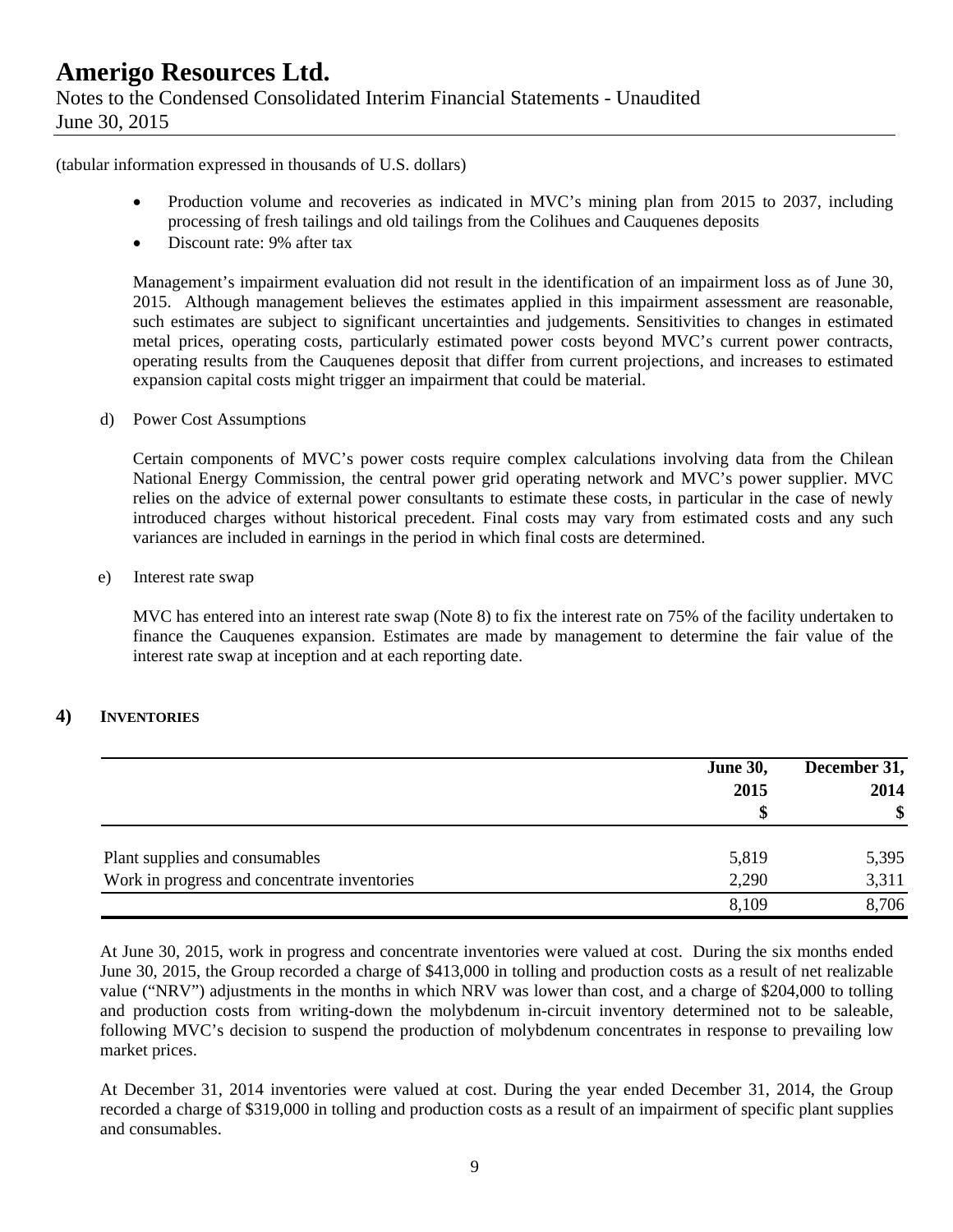Notes to the Condensed Consolidated Interim Financial Statements - Unaudited June 30, 2015

(tabular information expressed in thousands of U.S. dollars)

### **5) INVESTMENTS**

|                          | <b>June 30,</b><br>2015<br>\$ | December 31,<br>2014<br>\$ |
|--------------------------|-------------------------------|----------------------------|
| <b>Start of period</b>   | 2,011                         | 3,207                      |
| Changes in fair value    | (227)                         | (917)                      |
| Impairment of investment | (86)                          | (279)                      |
| <b>End of period</b>     | 1,698                         | 2,011                      |

Available-for-sale financial assets include the following:

|                       | <b>June 30,</b><br>2015<br>\$ | December 31,<br>2014<br>\$ |
|-----------------------|-------------------------------|----------------------------|
| Candente Copper Corp. | 408                           | 494                        |
| Los Andes Copper Ltd. | 1,290                         | 1,517                      |
|                       | 1,698                         | 2,011                      |

- a) At June 30, 2015, Candente Copper Corp. ("Candente Copper"), a company listed on the TSX, had a closing share price of Cdn\$0.10 and the fair value of the Group's approximately 5% investment in Candente Copper was \$408,000. During the six months ended June 30, 2015, the Group recorded an impairment charge of \$86,000 (six months ended June 30, 2014: other comprehensive loss of \$580,000) for the decline in fair value of this investment.
- b) At June 30, 2015, Los Andes Copper Ltd. ("Los Andes"), a company listed on the TSX Venture Exchange, had a closing share price of Cdn\$0.21, and the fair value of the Group's approximately 4% investment in Los Andes was \$1.3 million. During the six months ended June 30, 2015, the Group recorded other comprehensive loss of \$227,000 (six months ended June 30, 2014: other comprehensive income of \$878,000) for the changes in the fair value of this investment.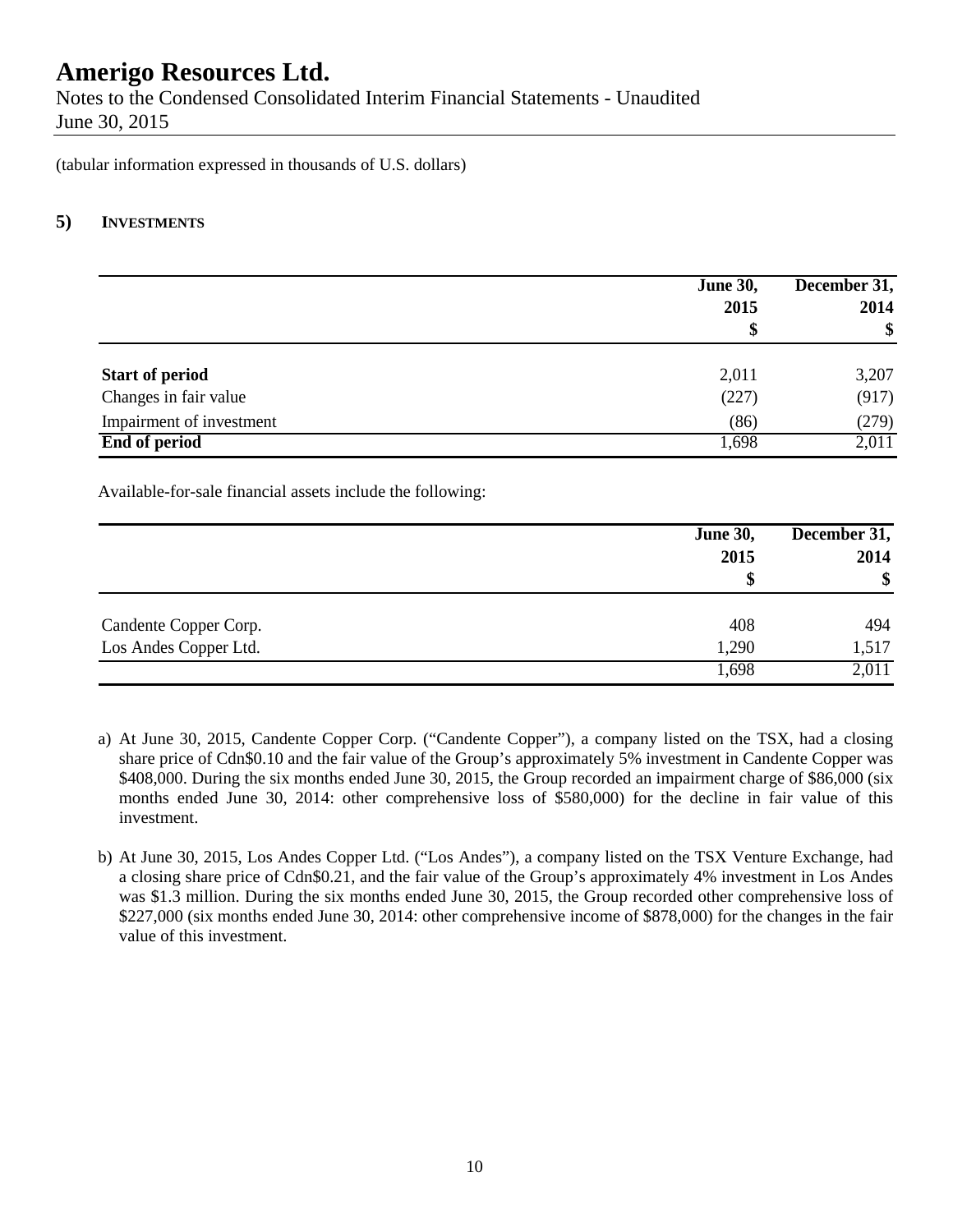Notes to the Condensed Consolidated Interim Financial Statements - Unaudited June 30, 2015

(tabular information expressed in thousands of U.S. dollars)

### **6) PROPERTY, PLANT AND EQUIPMENT**

|                                                          |                  | <b>Machinery</b> and |              |
|----------------------------------------------------------|------------------|----------------------|--------------|
|                                                          | <b>Plant</b> and | <b>Equipment and</b> |              |
|                                                          | infrastructure   | other assets         | <b>Total</b> |
|                                                          | \$               | \$                   | \$           |
| Year ended December 31, 2014                             |                  |                      |              |
| Opening net book amount                                  | 92,918           | 23,683               | 116,601      |
| Exchange differences                                     |                  | (19)                 | (19)         |
| Elimination of asset retirement obligation               | (2,213)          |                      | (2,213)      |
| Recognition of asset retirement obligation credit to PPE | (5,233)          |                      | (5,233)      |
| Transfer from exploration and evaluation assets          | 22,584           |                      | 22,584       |
| Disposals                                                |                  | (143)                | (143)        |
| <b>Additions</b>                                         | 11,406           | 759                  | 12,165       |
| Depreciation charge                                      | (7,576)          | (2,807)              | (10, 383)    |
| <b>Closing net book amount</b>                           | 111,886          | 21,473               | 133,359      |
| At December 31, 2014                                     |                  |                      |              |
| Cost                                                     | 194,158          | 51,142               | 245,300      |
| Accumulated depreciation                                 | (82, 272)        | (29,669)             | (111, 941)   |
| Net book amount                                          | 111,886          | 21,473               | 133,359      |
| Six months ended June 30, 2015                           |                  |                      |              |
| Opening net book amount                                  | 111,886          | 21,473               | 133,359      |
| Exchange differences                                     |                  | (11)                 | (11)         |
| <b>Additions</b>                                         | 26,094           | 115                  | 26,209       |
| Depreciation charge                                      | (2, 354)         | (894)                | (3,248)      |
| <b>Closing net book amount</b>                           | 135,626          | 20,683               | 156,309      |
|                                                          |                  |                      |              |
| At June 30, 2015                                         |                  |                      |              |
| Cost                                                     | 220,321          | 51,122               | 271,443      |
| Accumulated depreciation                                 | (84, 695)        | (30, 439)            | (115, 134)   |
| Net book amount                                          | 135,626          | 20,683               | 156,309      |

Total interest of \$535,000 was capitalised in 2015 (2014: \$122,000) and is included in property, plant and equipment at June 30, 2015.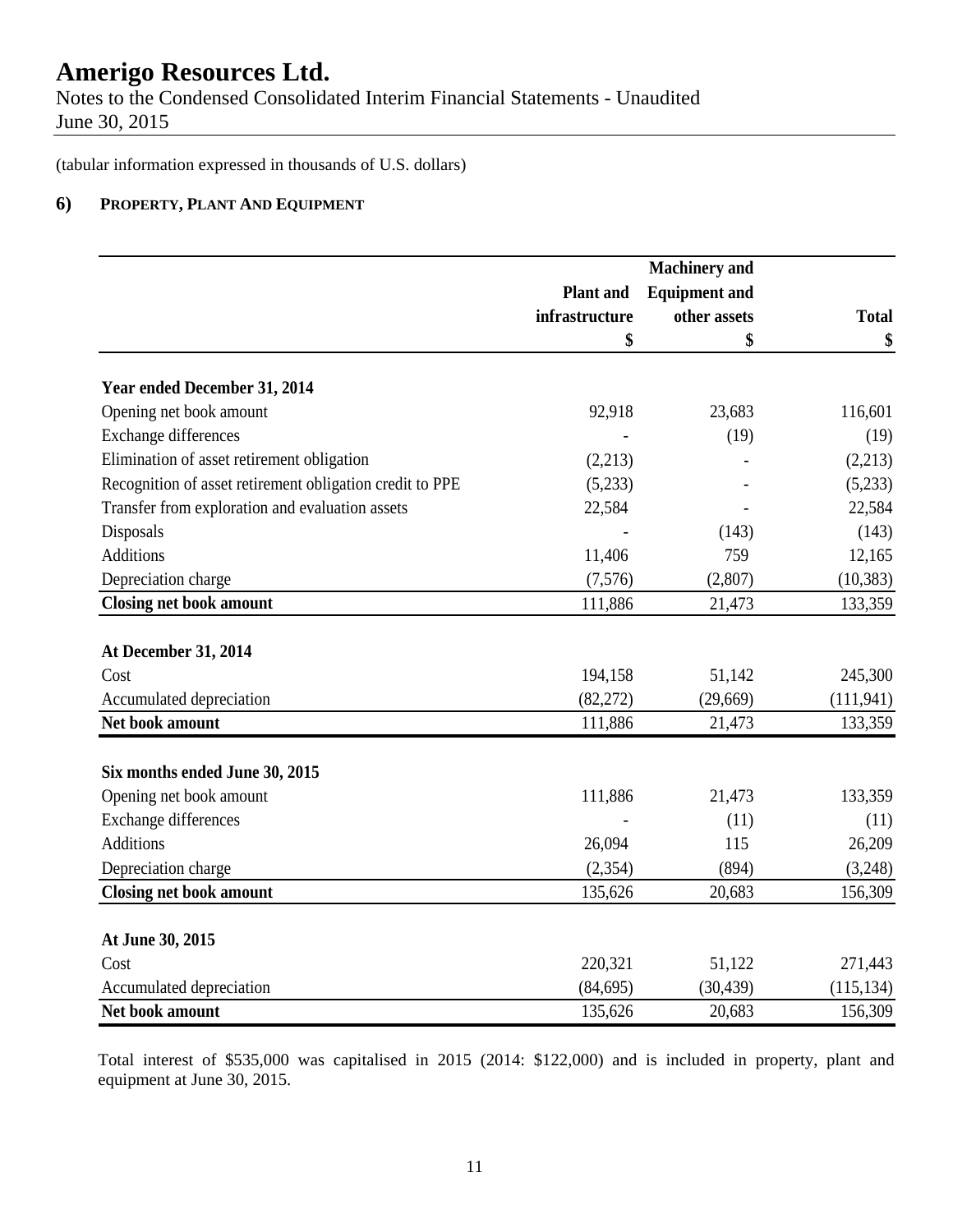Notes to the Condensed Consolidated Interim Financial Statements - Unaudited June 30, 2015

(tabular information expressed in thousands of U.S. dollars)

### **7) BORROWINGS**

|                                                            | <b>June 30,</b><br>2015<br>\$ | December 31,<br>2014<br>\$ |
|------------------------------------------------------------|-------------------------------|----------------------------|
|                                                            |                               |                            |
| Cauquenes Expansion Loan (Note $7(a)$ )                    | 38,360                        |                            |
| Cauquenes Expansion VAT Facility (Note 7(b))               | 3,939                         |                            |
| DET Expansion Support Facility (Note 7(d))                 | 1,005                         |                            |
|                                                            | 43,304                        |                            |
| Less short-term debt and current portion of long-term debt | 7,294                         |                            |
|                                                            | 36,010                        |                            |

a) On March 25, 2015, MVC closed a bank syndicate financing with Mandated Lead Arrangers Banco Bilbao Vizcaya Argentaria ("BBVA") and Export Development Canada ("EDC") for a loan facility (the "Cauquenes Expansion Loan") of up to \$64.4 million to be used in the expansion of MVC's operations for the processing of tailings from the Cauquenes deposit. Terms of the loan include interest at a fixed rate of 5.81% per annum during construction and 5.56% per annum thereafter for 75% of the facility, both fixed through the use of an interest rate swap (Note 8). The remaining 25% of the facility is subject to a variable rate based on the US Libor 6 month rate, which at June 30, 2015 was 4.19% per annum (and would be 3.94% per annum during operation). Interest is paid semi-annually starting on June 30, 2015. The Cauquenes Expansion Loan has a maximum repayment term of 6 years consisting of 12 equal semi-annual capital payments commencing on June 30, 2016. The repayment term may be shortened without penalty in accordance with the provisions of the finance agreement.

As of June 30, 2015, funding of \$40.3 million was received.

MVC incurred due diligence, bank fees and legal costs of \$2.4 million, of which \$1.5 million were recognized as transaction costs as of June 30, 2015 based on the percentage of funds drawn to date. The remaining \$900,000 was recognized as prepaid finance expenses and will be transferred to transaction costs on the same percentage basis as funds are drawn from the facility. Transaction costs will be amortized over the term of the loan using the effective interest rate method.

Interest on the loan is being fully capitalized during construction and commissioning. A total of \$437,000 in capitalized interest was paid on June 30, 2015.

The balance of the loan (net of transaction costs) at June 30, 2015 was \$38.4 million (December 31, 2014: \$nil).

MVC has provided security for the Cauquenes Expansion Loan in the form of a charge on all of MVC's assets, and MVC is subject to certain bank covenants to be measured semi-annually starting on December 31, 2015.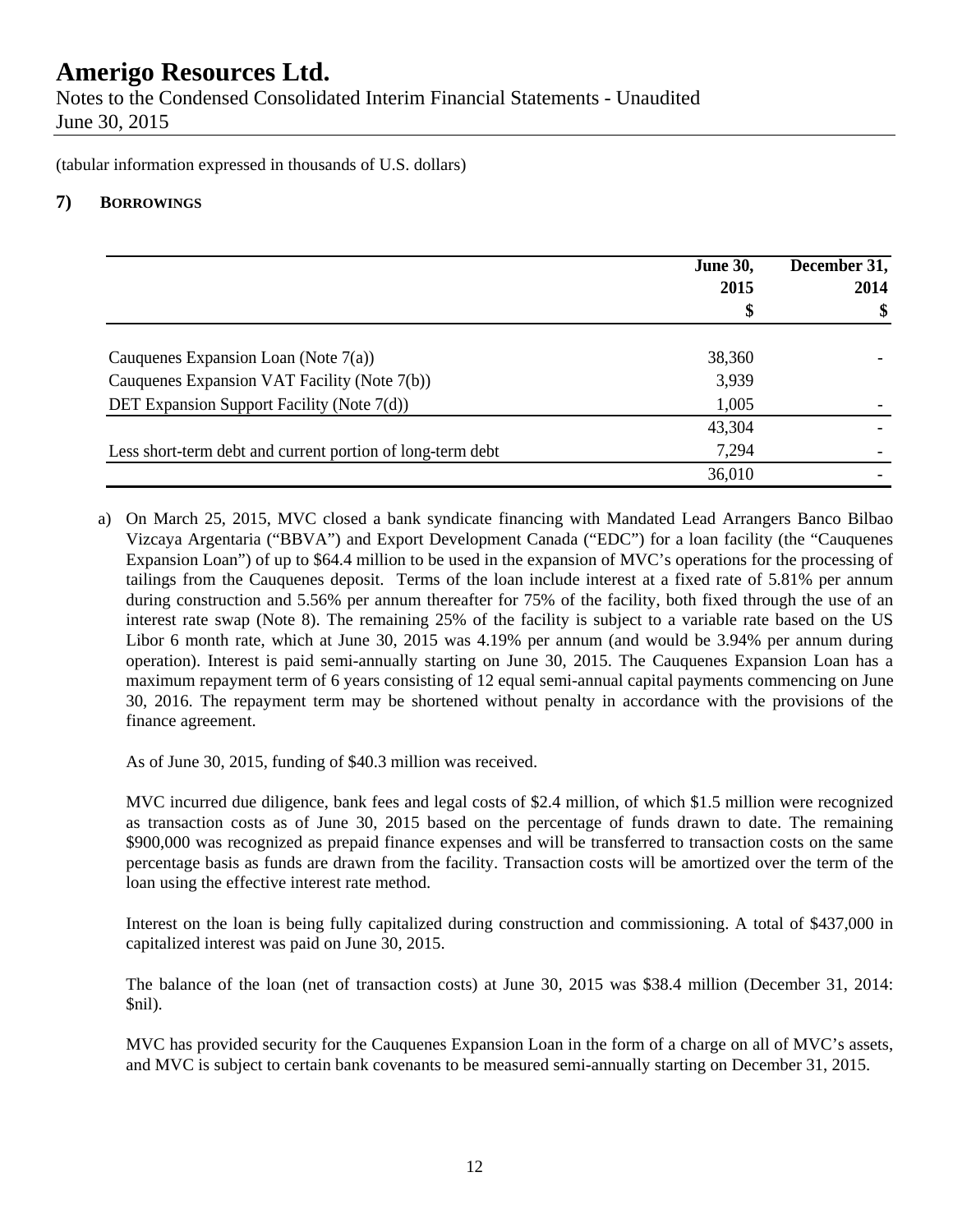# **Amerigo Resources Ltd.**  Notes to the Condensed Consolidated Interim Financial Statements - Unaudited June 30, 2015

(tabular information expressed in thousands of U.S. dollars)

- b) Also on March 25, 2015, MVC entered into a CLP 5,700.0 million (approximately \$9.0 million) loan facility with BBVA to finance the value added tax expected to be incurred by MVC in connection with the Cauquenes expansion (the "VAT Facility"). The VAT Facility is due on or before June 30, 2016 and is subject to interest at a variable rate of the Chilean Association of Banks and Financial Institutions Tasa Bancaria plus 1.75%., which at June 30, 2015 was 5.46% per annum. Interest is paid semi-annually starting on June 30, 2015. Interest on the VAT Facility is being fully capitalized during construction and commissioning. A total of \$32,000 in capitalized interest was paid on June 30, 2015. The balance of the loan at June 30, 2015 was \$3.9 million (December 31, 2014: \$nil).
- c) On March 24, 2015, Colihues Energía obtained from a Chilean bank a working capital loan of CLP 123.0 million (the equivalent of \$197,000 at the loan grant date) at an interest rate of 4.44% per annum. The loan was repaid on June 19, 2015. No security was provided in connection with the loan.
- d) The Group has secured \$30.0 million in additional credit facilities for the expansion, including a \$17.0 million expansion support agreement with DET (Note 2), and a \$13.0 million standby line of credit from three Amerigo shareholders that may be drawn down at Amerigo's option if required. No security was provided in connection with these facilities. At June 30, 2015, \$1.0 million had been drawn from the DET Facility (December 31, 2014: \$nil). The Group incurred an annual commitment fee of \$134,000 in respect of the standby line of credit.

#### **8) INTEREST RATE SWAP**

Concurrently with the Cauquenes Expansion Loan (Note  $7(a)$ ), MVC entered into an interest rate swap ("IRS") with BBVA to fix 75% of the interest payable on that facility. MVC recognized a fair value of \$955,000 at inception for the IRS, which was accounted for as a prepaid finance expense, and is being treated as transaction costs as funds are drawn from the facility. At June 30, 2015, MVC had recognized \$435,000 as transaction costs, and the balance of \$520,000 was recognized as a prepaid finance expense. On June 30, 2015, the fair value of the IRS was determined to be \$1,032,000 and mark-to-market adjustments of \$77,000 were recognized in earnings, as a component of finance expense.

### **9) RELATED PARTY TRANSACTIONS**

#### a) Royalty Derivative to Related Parties

Amerigo holds its interest in MVC through Amerigo International Holdings Corp. ("Amerigo International").

Amerigo International is wholly-owned by the Company except for certain outstanding Class A shares which are owned indirectly by the Company's Chairman and Chief Executive Officer, an associate of the Chairman and Chief Executive Officer and a former director of the Company. The Class A shares were issued as part of a tax-efficient structure for the payment of the royalty (the "Royalty") granted in exchange for the transfer to the Company of an option to purchase MVC.

In accordance with the articles of Amerigo International, the holders of the Class A shares are not entitled to any dividend or to other participation in the profits of Amerigo International, except for a total royalty dividend, if declared by the directors of Amerigo International, in an amount equal to the amount of the Royalty.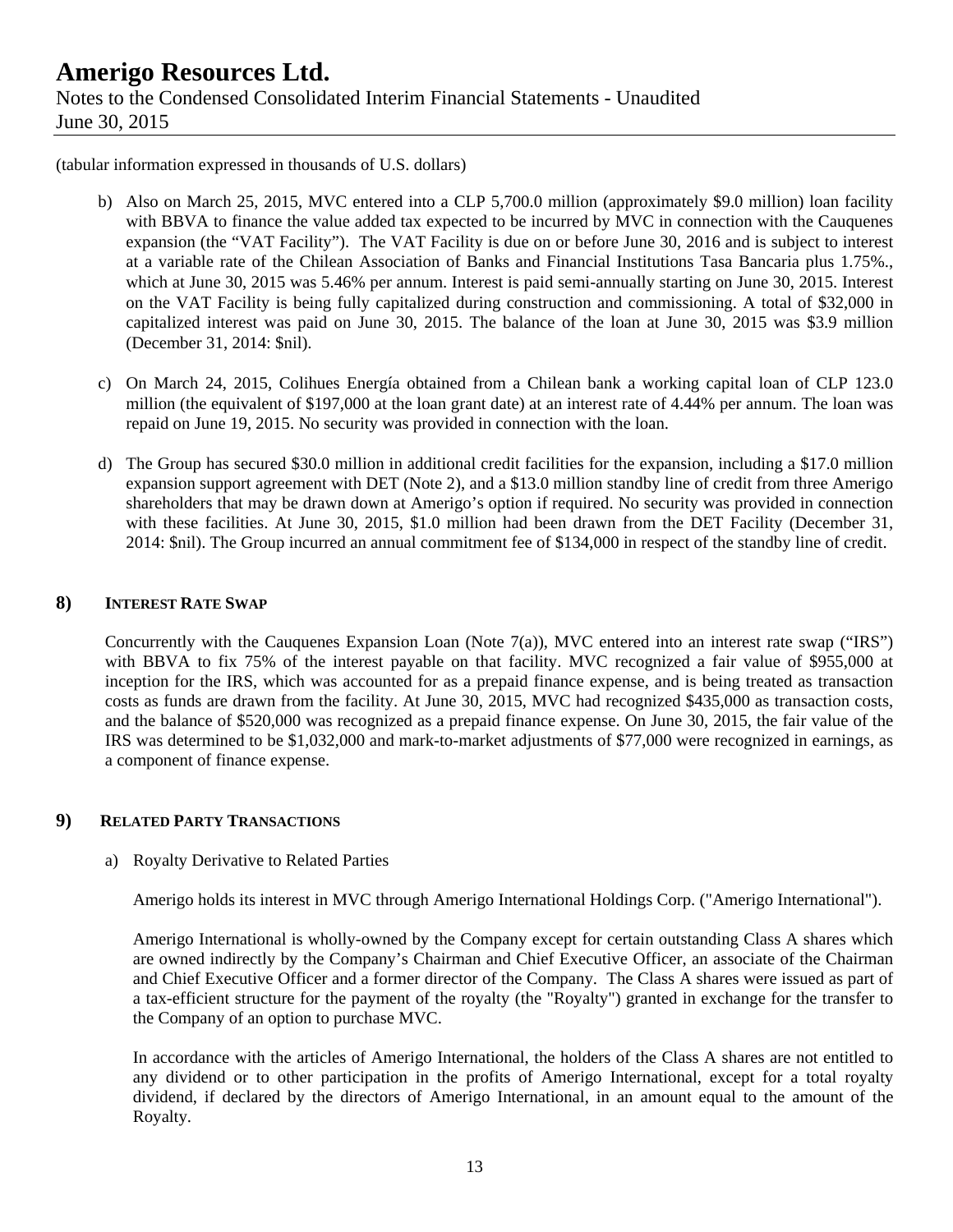Notes to the Condensed Consolidated Interim Financial Statements - Unaudited June 30, 2015

(tabular information expressed in thousands of U.S. dollars)

The Royalty is calculated as follows:

- \$0.01 for each pound of copper equivalent produced from El Teniente tailings by MVC or any successor entity to MVC if the price of copper is under \$0.80, or
- $\bullet$  \$0.015 for each pound of copper equivalent produced from El Teniente tailings by MVC or any successor entity to MVC if the price of copper is \$0.80 or more.

The Royalty is a derivative financial instrument. This liability is measured at fair value, with changes in fair value recorded in profit for the period. The fair value of the liability at June 30, 2015 was \$10.6 million (December 31, 2014: \$11.0 million), with a current portion of \$909,000 (December 31, 2014: \$863,000) and a long-term portion of \$9.7 million (December 31, 2014: \$10.1 million).

The Royalty is paid as a royalty dividend on the Class A shares of Amerigo International. During the six months ended June 30, 2015, royalties totalling \$262,000 were paid or accrued to the Amerigo International Class A shareholders (six months ended June 30, 2014: \$296,000). At June 30, 2015, \$46,000 of this amount remained payable (December 31, 2014: \$60,000).

The royalty derivative to related parties includes the royalty dividends described above and changes in fair value of the derivative. The fair value of the derivative decreased by \$335,000 in the six months ended June 30, 2015 (six months ended June 30, 2014: increase in fair value of \$67,000), for a total royalty derivative recovery of \$73,000 (six months ended June 30, 2014: expense of \$363,000).

b) Purchases of Goods and Services

The Company's related parties consist of companies owned by executive officers and directors, as follows:

| Nature of Transactions            |            |
|-----------------------------------|------------|
| Zeitler Holdings Corp.            | Management |
| Michael J. Kuta Law Corporation   | Management |
| Delphis Financial Strategies Inc. | Management |

The Group incurred the following fees in connection with companies owned by executive officers and directors and in respect of salaries paid to an officer. Transactions have been measured at the exchange amount which is determined on a cost recovery basis.

|                              | Six months      | Six months      |
|------------------------------|-----------------|-----------------|
|                              | ended           | ended           |
|                              | <b>June 30,</b> | <b>June 30,</b> |
|                              | 2015            | 2014            |
|                              | \$              | \$              |
| Salaries and management fees | 476             | 522             |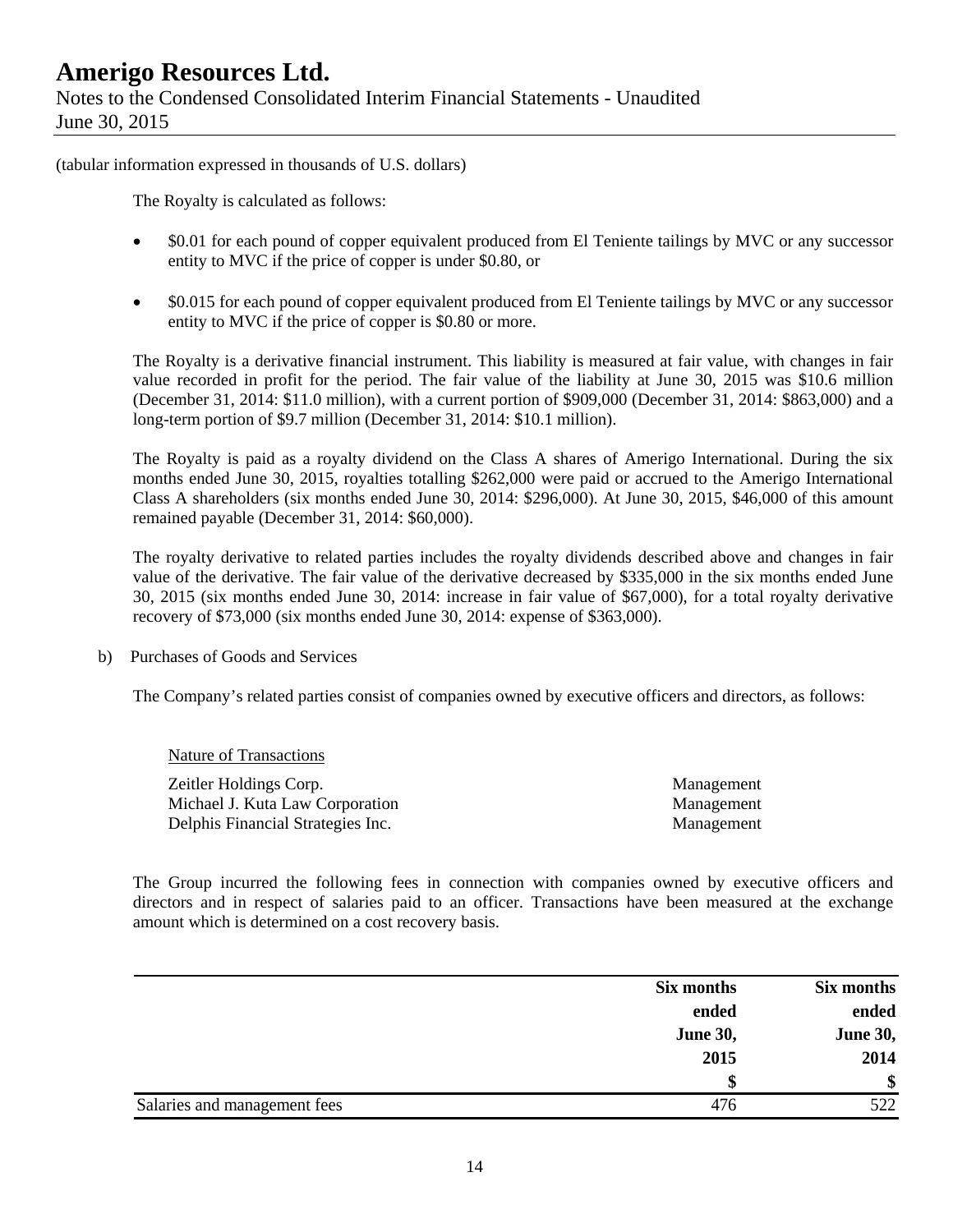Notes to the Condensed Consolidated Interim Financial Statements - Unaudited June 30, 2015

(tabular information expressed in thousands of U.S. dollars)

c) Key Management Compensation

The remuneration of directors and other members of key management during the six months ended June 30, 2015 and 2014 was as follows:

|                                | Six months      | Six months      |
|--------------------------------|-----------------|-----------------|
|                                | ended           | ended           |
|                                | <b>June 30,</b> | <b>June 30,</b> |
|                                | 2015            | 2014            |
|                                | \$              | \$              |
| Management and directors' fees | 661             | 712             |
| Share-based payments           | 142             | 369             |
|                                | 803             | 1,081           |

Share-based payments are the fair value of options vested to key management personnel.

d) The Group has secured a \$13.0 million standby line of credit from three Amerigo shareholders (Note 7(d)).

#### **10) EQUITY**

a) Share Capital

Authorised share capital consists of an unlimited number of common shares without par value.

b) Share Options

A total of 1,850,000 options were granted in the six months ended June 30, 2015 (2014: 3,500,000 options), with a weighted average fair value estimated at Cdn\$0.14 (2014: Cdn\$0.28) per option at the grant date based on the Black-Scholes option-pricing model using the following assumptions:

|                                 | 2015   | 2014   |
|---------------------------------|--------|--------|
|                                 | S      | \$     |
| Weighted average share price    | 0.37   | 0.44   |
| Weighted average exercise price | 0.37   | 0.44   |
| Dividend yield                  | 0%     | 0%     |
| Risk free interest rate         | 0.65%  | 1.59%  |
| Pre-vest forfeiture rate        | 0%     | 0%     |
| Expected life (years)           | 4.12   | 4.73   |
| Expected volatility             | 46.87% | 49.20% |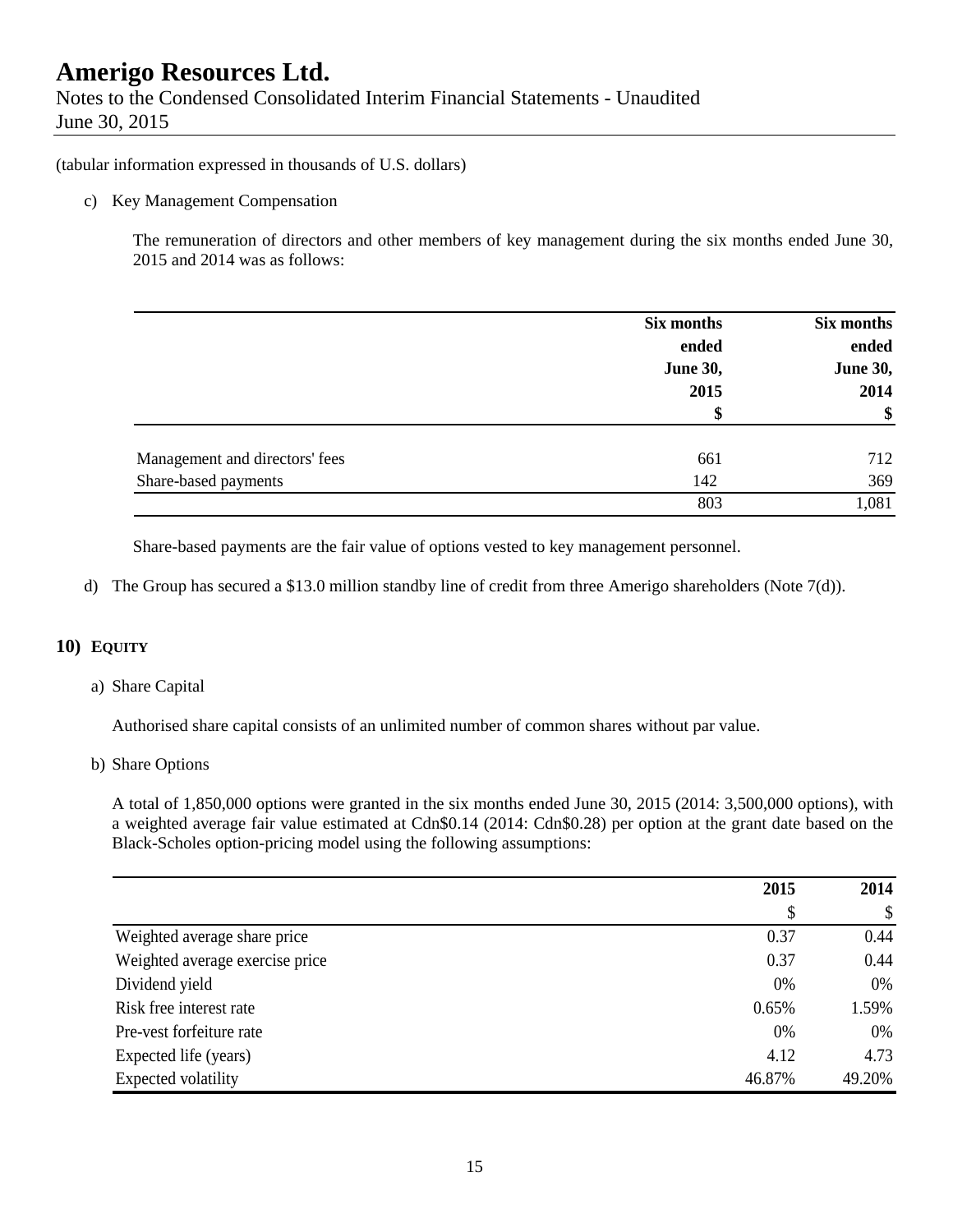Notes to the Condensed Consolidated Interim Financial Statements - Unaudited June 30, 2015

### (tabular information expressed in thousands of U.S. dollars)

Outstanding share options:

|                        | June 30, 2015 |                          | December 31, 2014 |                     |  |
|------------------------|---------------|--------------------------|-------------------|---------------------|--|
|                        |               | Weighted<br>average      |                   | Weighted<br>average |  |
|                        |               | exercise                 |                   | exercise            |  |
|                        | <b>Share</b>  | price                    | <b>Share</b>      | price               |  |
|                        | options       | Cdn\$                    | options           | $Cdn$ \$            |  |
| At start of the period | 13,765,000    | 0.78                     | 11,265,000        | 0.84                |  |
| Exercised              |               | $\overline{\phantom{a}}$ | (900,000)         | 0.31                |  |
| Expired                | (3,165,000)   | 0.70                     | (100,000)         | 0.68                |  |
| Granted                | 1,850,000     | 0.37                     | 3,500,000         | 0.44                |  |
| At end of the period   | 12,450,000    | 0.73                     | 13,765,000        | 0.78                |  |
| Vested and exercisable | 11,525,000    | 0.76                     | 13,765,000        | 0.78                |  |

For the 900,000 share options exercised during the year ended December 31, 2014, the weighted average closing share price at the date of exercise was Cdn\$0.46.

Information relating to share options outstanding at June 30, 2015 is as follows:

| Weighted<br>Average<br>remaining<br>life<br>of<br>outstanding<br>options<br>(years) | Weighted<br>average<br>exercise price<br>on vested<br>options<br>Cdn\$ | Weighted<br>average<br>exercise price<br>on<br>outstanding<br>options<br>Cdn\$ | options Price range<br>Cdn\$ | <b>Vested share</b> | Outstanding<br>share options |
|-------------------------------------------------------------------------------------|------------------------------------------------------------------------|--------------------------------------------------------------------------------|------------------------------|---------------------|------------------------------|
| 4.75                                                                                | 0.37                                                                   | 0.37                                                                           | $0.37 - 0.40$                | 925,000             | 1,850,000                    |
| 3.87                                                                                | 0.44                                                                   | 0.44                                                                           | $0.41 - 0.48$                | 3,500,000           | 3,500,000                    |
| 1.73                                                                                | 0.73                                                                   | 0.73                                                                           | $0.49 - 0.95$                | 3,900,000           | 3,900,000                    |
| 0.87                                                                                | 1.12                                                                   | 1.12                                                                           | $0.96 - 1.22$                | 600,000             | 600,000                      |
| 0.67                                                                                | 1.32                                                                   | 1.32                                                                           | $1.23 - 1.32$                | 2,600,000           | 2,600,000                    |
| 2.52                                                                                | 0.76                                                                   | 0.73                                                                           |                              | 11,525,000          | 12,450,000                   |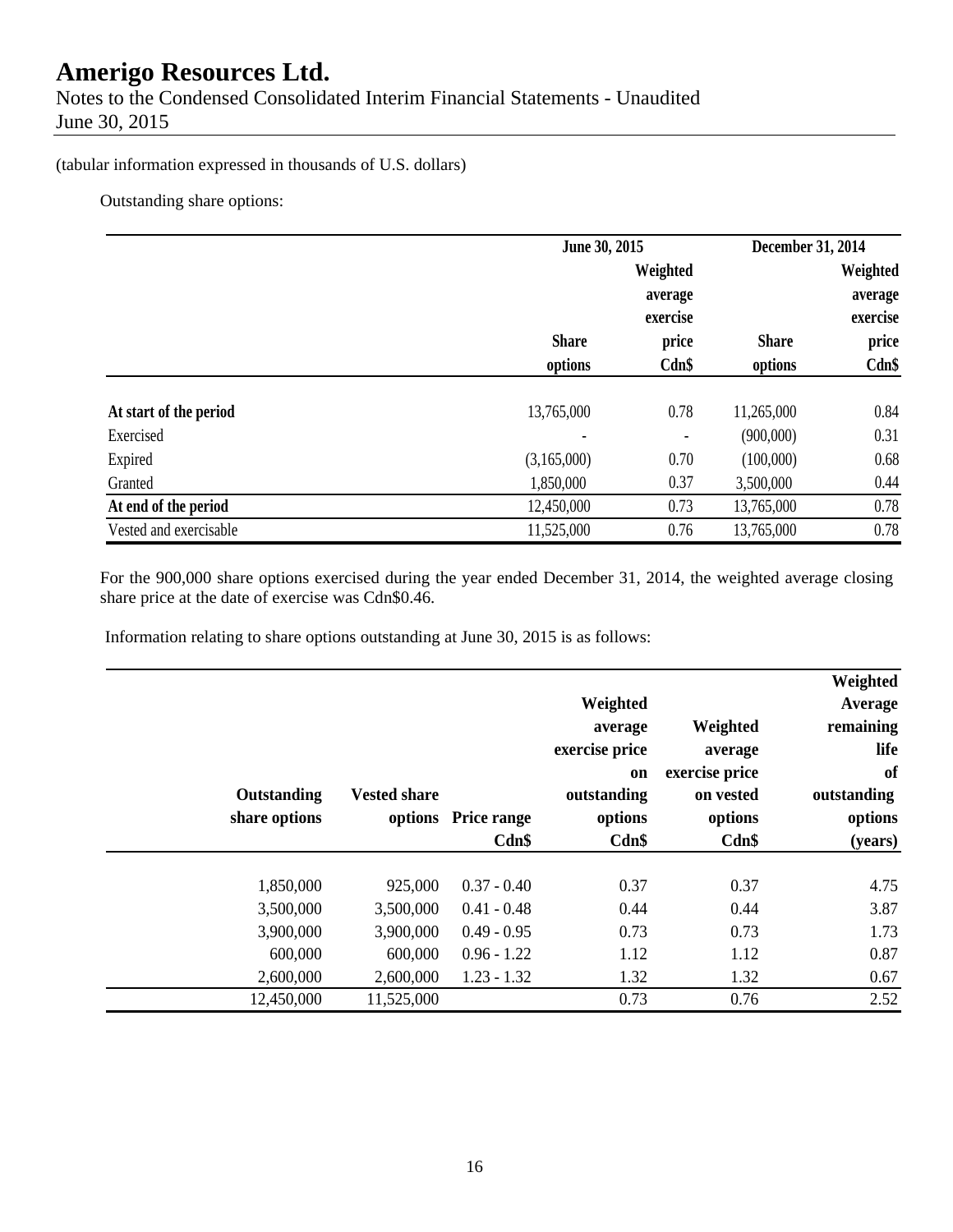Notes to the Condensed Consolidated Interim Financial Statements - Unaudited June 30, 2015

#### (tabular information expressed in thousands of U.S. dollars)

Further information about share options is as follows:

|                               |                 | Six months ended |
|-------------------------------|-----------------|------------------|
|                               | <b>June 30,</b> | <b>June 30,</b>  |
|                               | 2015            | 2014             |
|                               | S               | \$               |
|                               |                 |                  |
| Total compensation recognized | 146             | 387              |

#### c) Loss per Share

i) Basic

Basic loss per share is calculated by dividing the loss attributable to equity owners of the Company by the weighted average number of shares in issue during the period excluding shares purchased by the Company and held as treasury shares.

|                                   | Three months ended<br><b>June 30,</b> |             | Six months ended<br><b>June 30,</b> |             |
|-----------------------------------|---------------------------------------|-------------|-------------------------------------|-------------|
|                                   | 2015                                  | 2014        | 2015                                | 2014        |
|                                   |                                       | \$          | S                                   | \$          |
| Loss for the period               | (2,036)                               | (8,290)     | (6,099)                             | (8,679)     |
| Weighted average number of shares | 173,610,629                           | 173,185,536 | 173,610,629                         | 172,810,869 |
| Basic loss per share              | (0.01)                                | (0.05)      | (0.04)                              | (0.05)      |

#### ii) Diluted

Diluted loss per share is calculated by adjusting the weighted average number of shares outstanding to assume conversion of all potentially dilutive shares. Potentially dilutive shares relate to the exercise of outstanding share purchase options.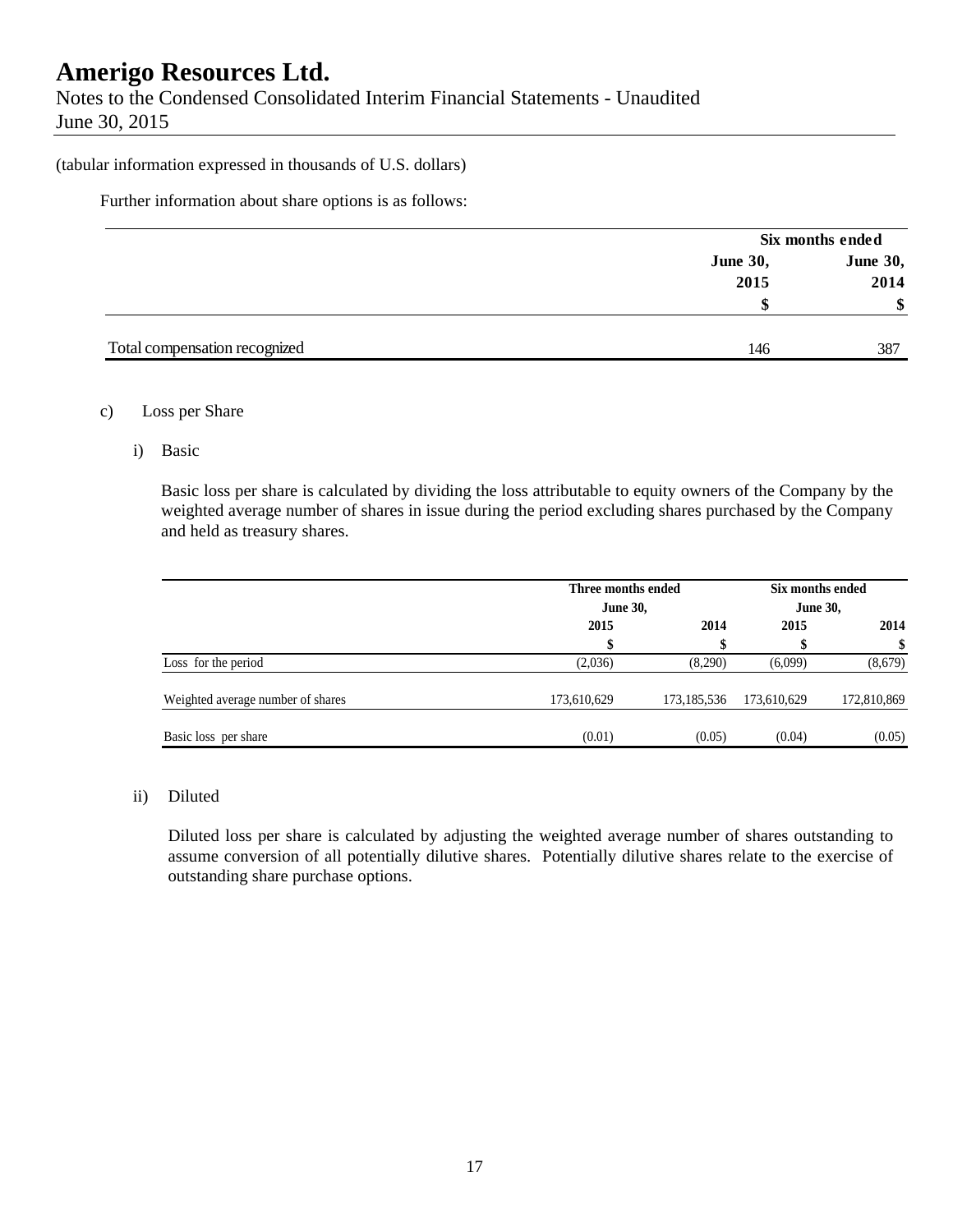Notes to the Condensed Consolidated Interim Financial Statements - Unaudited June 30, 2015

(tabular information expressed in thousands of U.S. dollars)

|                                                                                       | Three months ended |               | Six months ended<br><b>June 30,</b> |             |  |
|---------------------------------------------------------------------------------------|--------------------|---------------|-------------------------------------|-------------|--|
|                                                                                       | <b>June 30,</b>    |               |                                     |             |  |
|                                                                                       | 2015               | 2014          | 2015                                | 2014        |  |
|                                                                                       | \$                 | \$            | \$                                  | \$          |  |
| Loss for the period                                                                   | (2,036)            | (8,290)       | (6,099)                             | (8,679)     |  |
| Weighted average number of ordinary shares in issue<br>Effect of dilutive securities: | 173,610,629        | 173, 185, 536 | 173,610,629                         | 172,810,869 |  |
| Share options                                                                         |                    |               |                                     |             |  |
| Weighted average diluted shares outstanding                                           | 173,610,629        | 173,185,536   | 173,610,629                         | 172,810,869 |  |
| Diluted loss per share                                                                | (0.01)             | (0.05)        | (0.04)                              | (0.05)      |  |

The number of anti-dilutive securities excluded from the diluted loss per share calculation for the three and six months ended June 30, 2015 was 1,850,000 share options (June 30,2014: 3,383,333 share options).

#### **11) SEGMENT INFORMATION**

Operating segments are based on the reports reviewed by the board of directors that are used to make strategic decisions. The Group has one operating segment, the production of copper concentrates under a tolling agreement with DET (Note 2).

The geographic distribution of non-current assets is as follows:

|        |                 | Property, plant and equipment |                 | <b>Other</b>             |  |
|--------|-----------------|-------------------------------|-----------------|--------------------------|--|
|        | <b>June 30,</b> | December 31,                  | <b>June 30,</b> | December 31,             |  |
|        | 2015            | 2014                          | 2015            | 2014                     |  |
| Chile  | 156,137         | 133,161                       | 6,077           | 6,203                    |  |
| Canada | 172             | 198                           | -               | $\overline{\phantom{0}}$ |  |
|        | 156,309         | 133,359                       | 6,077           | 6,203                    |  |

All of the Group's revenue originates in Chile.

In Q2-2015, revenue from one customer represented 100% of the Group's reported revenue (2014: 95%).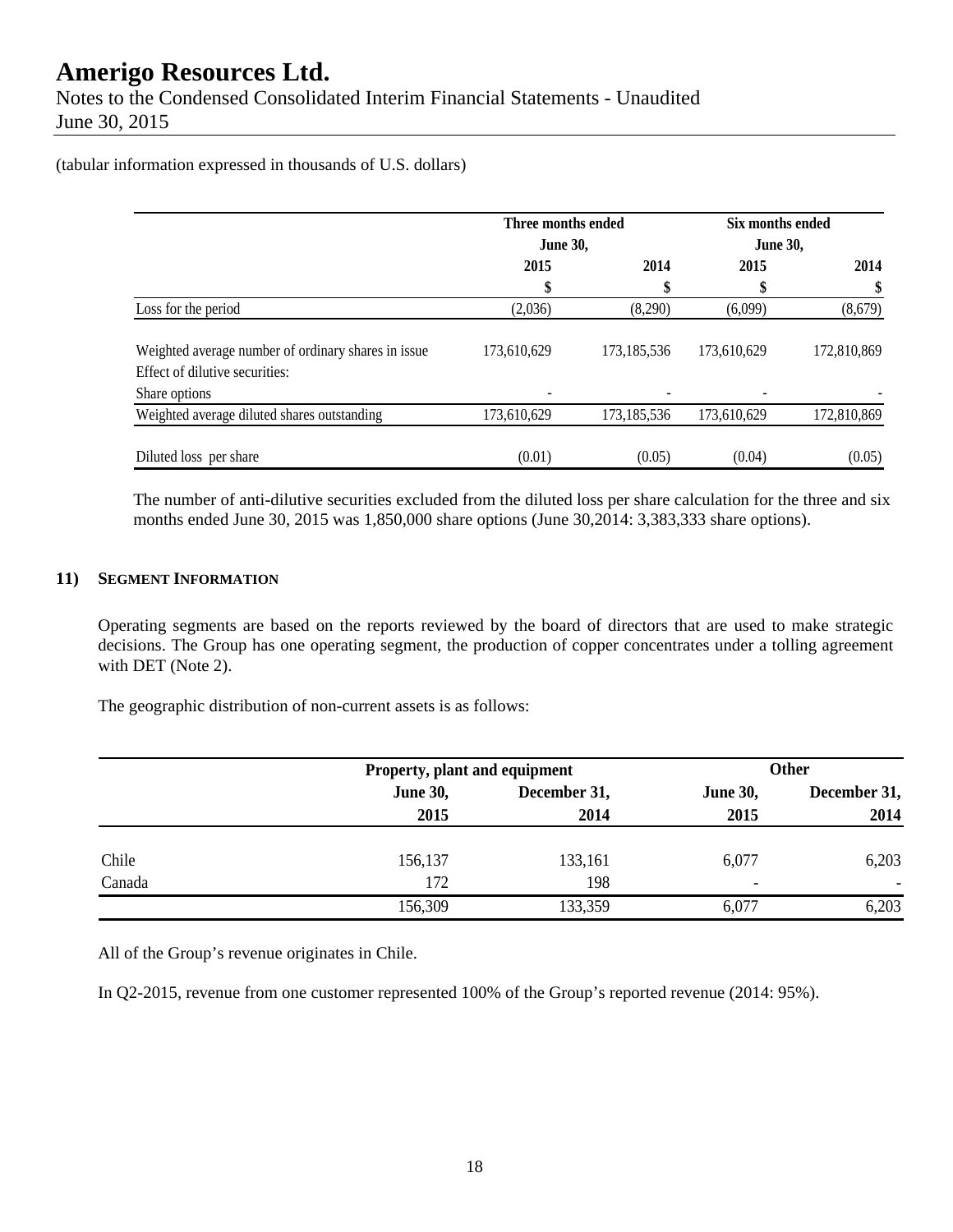(tabular information expressed in thousands of U.S. dollars)

#### **12) REVENUE**

Revenue consists of the following:

|                                     | Three months ended |                 | Six months ended |                 |
|-------------------------------------|--------------------|-----------------|------------------|-----------------|
|                                     | <b>June 30,</b>    | <b>June 30,</b> | <b>June 30,</b>  | <b>June 30,</b> |
|                                     | 2015               | 2014            | 2015             | 2014            |
|                                     |                    |                 |                  | \$              |
| El Teniente tolling fees            | 24,657             |                 | 47,936           |                 |
| Gross copper sales                  |                    | 27,474          |                  | 60,836          |
| Smelter, refinery and other charges | (3,850)            | (3,380)         | (7, 385)         | (7,052)         |
| El Teniente royalties               | (4,652)            |                 | (8, 854)         |                 |
| Transportation                      | (330)              |                 | (620)            |                 |
|                                     | 15,825             | 24,094          | 31,077           | 53,784          |
| Molybdenum and other revenue        | 563                | 3,231           | 2,967            | 5,911           |
|                                     | 16,388             | 27,325          | 34,044           | 59,695          |

MVC has entered into an agreement pursuant to which it delivers to DET all the copper concentrates produced during the period from January 1, 2015 to December 31, 2022 under a "maquila" or tolling arrangement (Note 2). Accordingly, MVC's revenue for the delivery of copper concentrates to DET is now recognized as a tolling fee and is reported as a component of revenue, net of royalties to DET and transportation costs. In prior years, the nature of the agreements with Enami and DET resulted in royalties to DET and transportation costs being reported as components of production costs. This revenue is recognized when the tolling process has been completed.

Revenue from the sale of copper (until December 31, 2014) and molybdenum concentrates is recognized when the rights and obligations of ownership pass to the customer and the price is reasonably determinable.

MVC's compensation is determined in accordance with annual industry benchmarks for pricing terms and treatment and refining charges, and in 2015 is based on the average copper market price for the third month following the production of copper concentrates under the tolling agreement ( $(M+3)$ ).

When final tolling fees or prices are determined by quoted market prices in a period subsequent to the date of provision of tolling services or sale, such fees or prices are first determined on a provisional basis at the date of completion of tolling or sale and revenues are recorded based on forward prices. Adjustments are made to the tolling fee or sale price in subsequent periods based on movements in quoted market prices up to date of the final pricing. Under these circumstances, the value of MVC's amounts receivable changes as the underlying commodity market prices vary. This adjustment mechanism has the characteristics of a derivative. Accordingly, the fair value of the receivables are adjusted each reporting period by reference to forward market prices and changes in fair value are recorded as a component of revenue. In a period of rising prices, not only will MVC record higher revenue for deliveries in the period, but it will also record favourable adjustments to revenue for tolling services or copper and molybdenum concentrates delivered in the prior period. Similarly, in a period of declining prices, MVC will record lower revenues for current deliveries and negative adjustments to revenue for prior period tolling services or deliveries.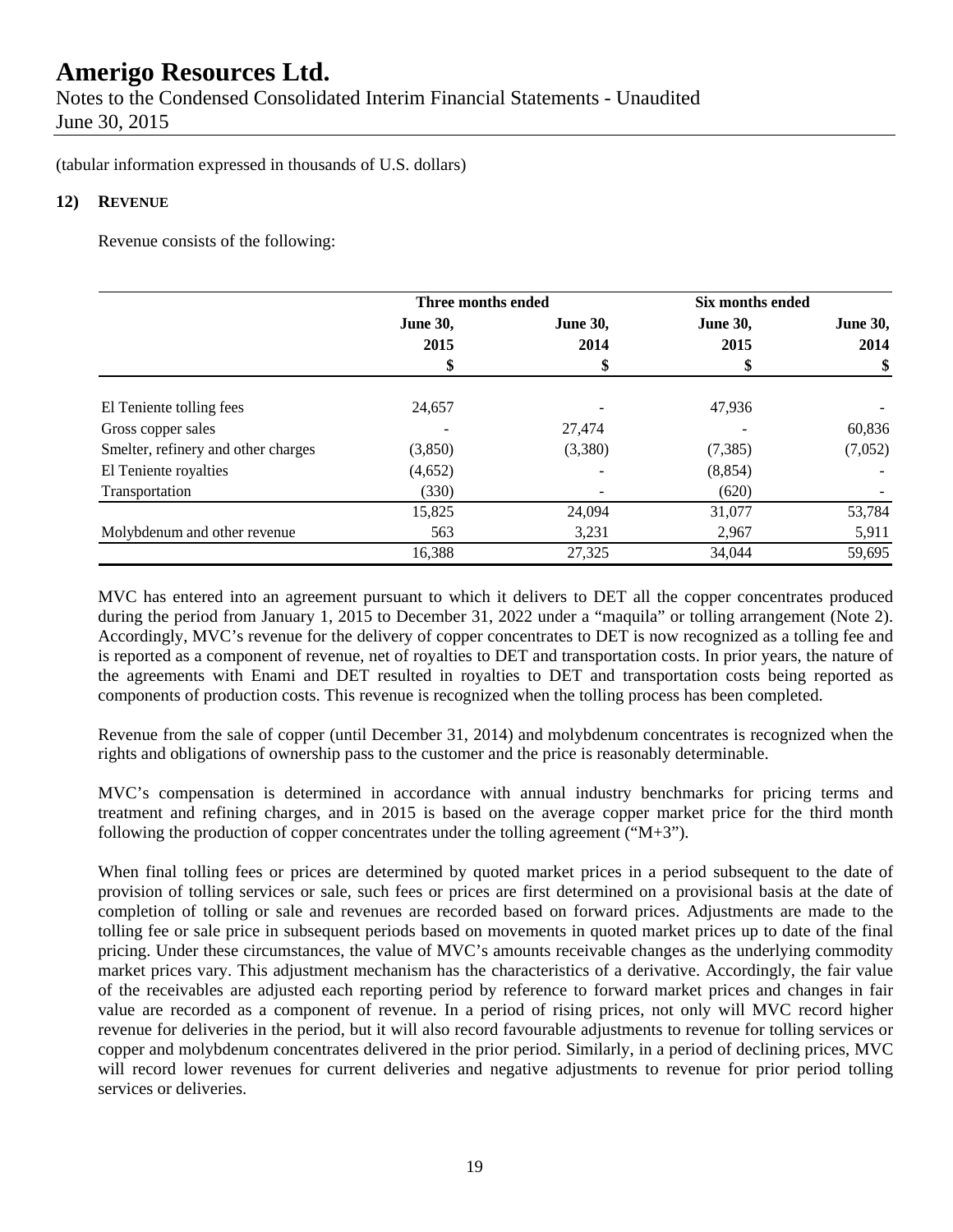# **Amerigo Resources Ltd.**  Notes to the Condensed Consolidated Interim Financial Statements - Unaudited June 30, 2015

(tabular information expressed in thousands of U.S. dollars)

Molybdenum produced by MVC is predominantly sold under a written sales agreement with Chile's Molibdenos y Metales S.A. ("Molymet"). In 2015, the sale price to Molymet is the average market price for the third month following delivery ("M+3"). MVC shut down its molybdenum plant in response to weak molybdenum prices effective April 1, 2015.

### **13) EXPENSES BY NATURE**

a) Tolling and production costs consists of the following:

|                               | Three months ended |                 | Six months ended |                 |
|-------------------------------|--------------------|-----------------|------------------|-----------------|
|                               | <b>June 30,</b>    | <b>June 30,</b> | <b>June 30,</b>  | <b>June 30,</b> |
|                               | 2015               | 2014            | 2015             | 2014            |
|                               | \$                 |                 |                  | \$              |
| Tolling/production costs      | (15,376)           | (15, 565)       | (31,603)         | (34, 566)       |
| El Teniente royalties         |                    | (6,250)         |                  | (12,671)        |
|                               |                    |                 |                  |                 |
| Depreciation and amortization | (1,678)            | (2,668)         | (3,359)          | (7,406)         |
| Administration                | (1,082)            | (1,297)         | (2,144)          | (2,489)         |
| Transportation                |                    | (347)           |                  | (701)           |
|                               | (18, 136)          | (26, 127)       | (37,106)         | (57, 833)       |

b) General and administration gains (expenses) consist of the following:

|                                                         | Three months ended      |                         | Six months ended        |                         |
|---------------------------------------------------------|-------------------------|-------------------------|-------------------------|-------------------------|
|                                                         | <b>June 30,</b><br>2015 | <b>June 30,</b><br>2014 | <b>June 30,</b><br>2015 | <b>June 30,</b><br>2014 |
|                                                         |                         | \$                      |                         | \$                      |
| Office and general expenses                             | (134)                   | (164)                   | (442)                   | (583)                   |
| Salaries, management and professional fees              | (462)                   | (451)                   | (1,029)                 | (989)                   |
| Share-based payment compensation                        | (93)                    | (387)                   | (146)                   | (387)                   |
| Royalty derivative to related parties including changes |                         |                         |                         |                         |
| in fair value                                           | 1,297                   | (318)                   | 73                      | (363)                   |
|                                                         | 608                     | (1,320)                 | (1, 544)                | (2,322)                 |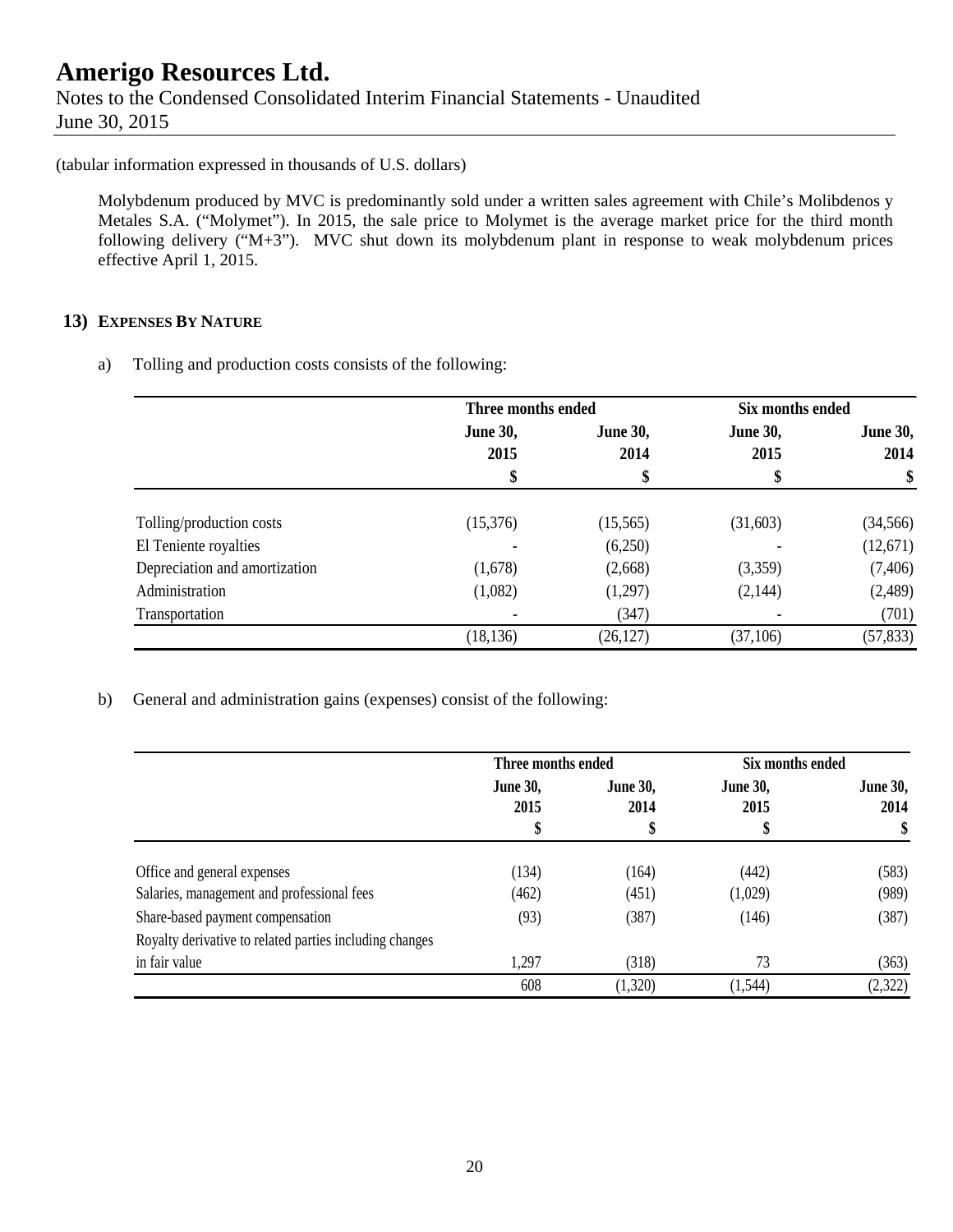Notes to the Condensed Consolidated Interim Financial Statements - Unaudited June 30, 2015

(tabular information expressed in thousands of U.S. dollars)

c) Other (expenses) gains consist of the following:

|                                 | Three months ended      |                         | Six months ended        |                          |
|---------------------------------|-------------------------|-------------------------|-------------------------|--------------------------|
|                                 | <b>June 30,</b><br>2015 | <b>June 30,</b><br>2014 | <b>June 30,</b><br>2015 | <b>June 30,</b><br>2014  |
|                                 |                         |                         |                         | \$                       |
| Foreign exchange (expense) gain | (436)                   | 318                     | (925)                   | 515                      |
| Impairment of investment        | (44)                    |                         | (86)                    | $\overline{\phantom{a}}$ |
| Other gains                     | 38                      | 47                      | 104                     | 127                      |
|                                 | (442)                   | 365                     | (907)                   | 642                      |

## d) Finance expense consists of the following:

|                                            | Three months ended      |                         | Six months ended        |                         |
|--------------------------------------------|-------------------------|-------------------------|-------------------------|-------------------------|
|                                            | <b>June 30,</b><br>2015 | <b>June 30,</b><br>2014 | <b>June 30,</b><br>2015 | <b>June 30,</b><br>2014 |
|                                            |                         | Φ                       |                         | \$                      |
| Finance, commitment and interest charges   | (198)                   | (64)                    | (628)                   | (119)                   |
| Interest rate swap-change in fair value    | (77)                    |                         | (77)                    |                         |
| Asset retirement obligation accretion cost |                         | (31)                    |                         | (125)                   |
|                                            | (275)                   | (95)                    | (705)                   | (244)                   |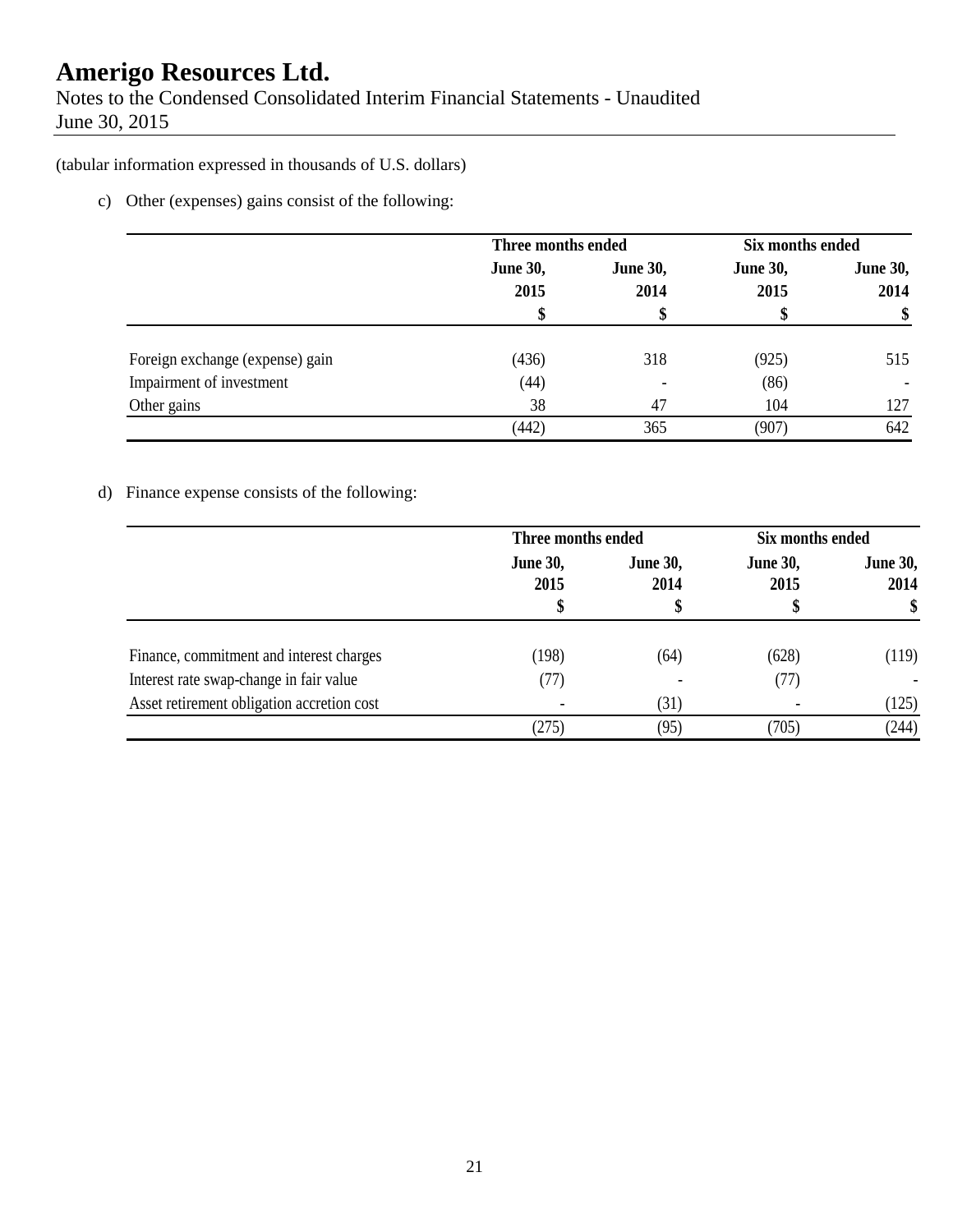Notes to the Condensed Consolidated Interim Financial Statements - Unaudited June 30, 2015

(tabular information expressed in thousands of U.S. dollars)

#### **14) GAINS AND LOSSES FROM CHANGES IN ESTIMATES**

Upon entering into the Master Agreement in the quarter ended June 30, 2014, the Company reassessed a series of material accounting estimates, as summarized in the following table:

| Change in<br><b>Estimate</b>                   | <b>Effect on Financial Position</b>                                                                                                                     | <b>Effect on Earnings</b>                                        | <b>Tax Effect on Earnings</b> |  |
|------------------------------------------------|---------------------------------------------------------------------------------------------------------------------------------------------------------|------------------------------------------------------------------|-------------------------------|--|
| <b>ARO</b>                                     | Unwinding of ARO asset of \$2.2 million                                                                                                                 |                                                                  |                               |  |
|                                                | Unwinding of ARO liability of \$7.4 million                                                                                                             |                                                                  |                               |  |
|                                                | Unwinding of the two items described above<br>resulted in a \$5.2 million credit to PPE which will<br>be unwound through 2037 as depreciation recovery. |                                                                  |                               |  |
| Severance<br>liability                         | Unwinding of \$2.3 million statutory severance<br>liability                                                                                             |                                                                  |                               |  |
|                                                | Increase of \$80,000 in other comprehensive income<br>associated with severance liability                                                               | Gain of \$2.4 million<br>included in<br>tolling/production costs |                               |  |
|                                                | Reduction of \$182,000 in contractual severance<br>liability                                                                                            |                                                                  |                               |  |
|                                                | Reduction of \$503,000 in<br>associated deferred<br>income tax asset                                                                                    |                                                                  | Expense of \$0.5 million      |  |
| Royalty<br>derivative to<br>related<br>parties | Increased derivative by \$8.1 million                                                                                                                   | Loss of \$8.1 million<br>included in other expenses              |                               |  |
|                                                |                                                                                                                                                         | Loss of \$5.7 million                                            | Tax expense of \$0.5 million  |  |
|                                                | Total negative impact on earnings                                                                                                                       |                                                                  | \$6.2 million                 |  |

#### **15) SUPPLEMENTARY CASH FLOW INFORMATION**

|                                                                      | 2015<br>\$ | 2014<br>\$ |
|----------------------------------------------------------------------|------------|------------|
|                                                                      |            |            |
| (a) Interest and taxes paid                                          |            |            |
| Interest paid                                                        | 476        |            |
| Income taxes paid                                                    | 824        | 1,079      |
| (b) Other                                                            |            |            |
| Decrease in accounts payable related to the acquisition of plant and | (224)      | (1,302)    |
| equipment                                                            |            |            |
| Cash paid during the year for royalty dividends to related parties   | 276        | 304        |

(c) At June 30, 2015, cash of \$2.5 million (December 31, 2014: \$8.1 million) was restricted to be used exclusively in connection with payments associated with the Cauquenes expansion.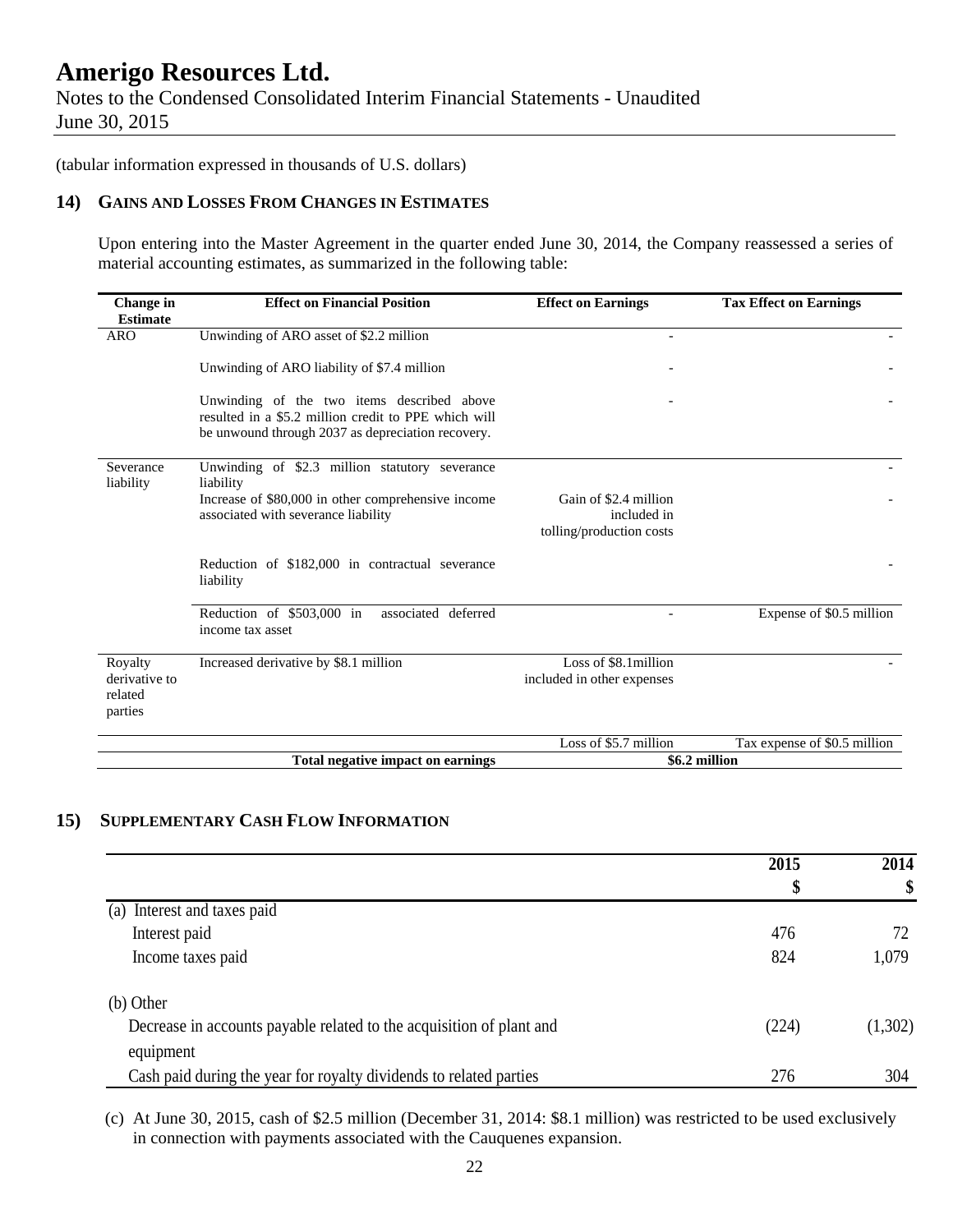Notes to the Condensed Consolidated Interim Financial Statements - Unaudited June 30, 2015

(tabular information expressed in thousands of U.S. dollars)

#### **16) FAIR VALUE MEASUREMENT**

Certain of the Group's financial assets and liabilities are measured at fair value on a recurring basis and classified in their entirety based on the lowest level of input that is significant to the fair value measurement. The fair value hierarchy has three levels that prioritize the inputs to valuation techniques used to measure fair value, with Level 1 inputs having the highest priority. The levels and valuation techniques used to value the Group's financial assets and liabilities are the following:

- Level 1 Unadjusted quoted prices in active markets for identical assets and liabilities that the Company can access at the measurement date. The Group values its investments using quoted market prices in active markets.
- $\bullet$  Level 2 Inputs other than quoted prices included within Level 1 that are observable for the asset or liability directly or indirectly. The Group's copper and molybdenum trade receivables are embedded derivatives in circumstances when the value of these receivables changes as underlying commodity market prices vary. The fair values of these receivables are adjusted each reporting period by reference to forward market prices and changes in fair value are recorded as a component of revenue.
- Level 3 Significant unobservable inputs that are not based on observable market data. The Company includes the royalty derivative to related parties in Level 3 of the fair value hierarchy because it is not tradable or associated with observable price transparency. Management reviews the fair value of this derivative on a quarterly basis based on management's best estimates, which are unobservable inputs. Fair value is calculated by applying the discounted cash flow approach on a valuation model that considers the present value of the net cash flows expected to be paid as royalties to related parties (Note 9(a)).

|                                       | Level 1 | Level 2 | Level 3   | <b>Total</b> |
|---------------------------------------|---------|---------|-----------|--------------|
|                                       | \$      | \$      | \$        | \$           |
| June 30, 2015                         |         |         |           |              |
| Investments                           | 1,698   |         |           | 1,698        |
| Trade and other receivables           |         | 1,889   |           | 1,889        |
| Interest rate swap                    |         |         | (1,032)   | (1,032)      |
| Royalty derivative to related parties |         |         | (10,609)  | (10,609)     |
|                                       | 1,698   | 1,889   | (11, 641) | (8,054)      |
|                                       | Level 1 | Level 2 | Level 3   | <b>Total</b> |
|                                       | \$      | \$      | \$        | \$           |
| December 31, 2014                     |         |         |           |              |
| Investments                           | 2,011   |         |           | 2,011        |
| Trade and other receivables           |         | 950     |           | 950          |
| Royalty derivative to related parties |         |         | (10,959)  | (10, 959)    |
|                                       | 2,011   | 950     | (10,959)  | (7,998)      |